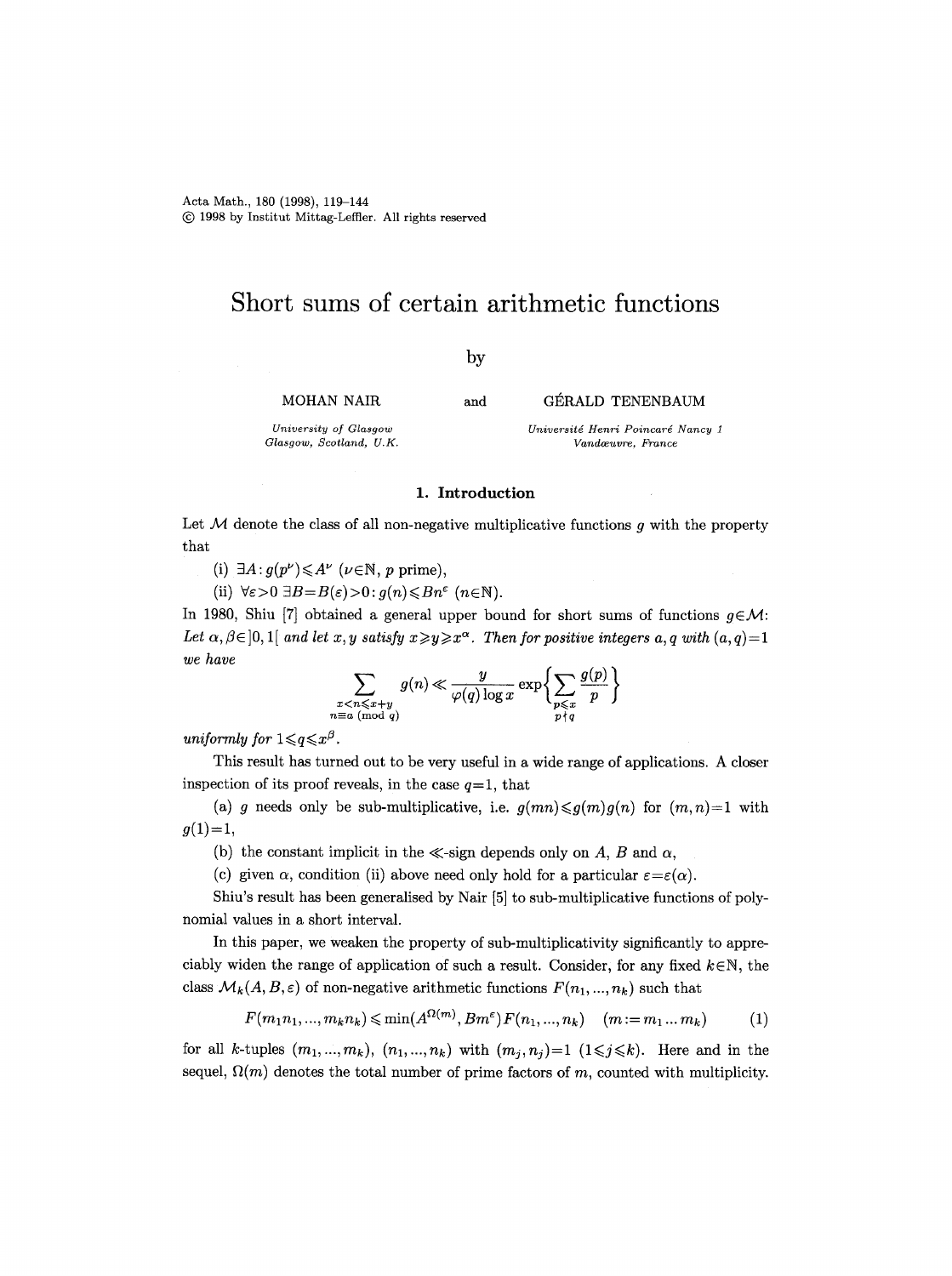Such functions  $F$  need not be multiplicative or even sub-multiplicative. For instance, the Hooley  $\Delta$ -function (see [3], and Chapters 4, 6 and 7 of [2]) defined by

$$
\Delta(n):=\max_{u\in\mathbb{R}}\sum_{\substack{d|n\\e^u
$$

satisfies  $\Delta(mn) \leq \tau(m)\Delta(n)$  for  $(m,n)=1$ , where  $\tau(m)$  is the total number of divisors of m. Hence  $\Delta \in \mathcal{M}_1(2, B, \varepsilon)$  for any  $\varepsilon > 0$  and suitable  $B = B(\varepsilon)$ .

Let  $Q_j \in \mathbb{Z}[X]$  ( $1 \leq j \leq k$ ) be polynomials such that  $Q = \prod_{j=1}^k Q_j$  has no fixed prime divisor. Our main result (Theorem 1 below) is an upper bound of the form

$$
\sum_{x < n \leqslant x+y} F(|Q_1(n)|, ..., |Q_k(n)|) \ll y \prod_{p \leqslant x} \left(1 - \frac{\varrho(p)}{p}\right) \sum_{n \leqslant x} v(n; F, \varrho)
$$

uniformly for  $x^{\alpha} \leq y \leq x$  with x sufficiently large and where  $\varepsilon$  and  $\alpha$  can be arbitrary small positive real numbers satisfying certain conditions. Here  $\rho(m) = \rho<sub>O</sub>(m)$  denotes the number of roots of Q in  $\mathbb{Z}/m\mathbb{Z}$ . The function  $v(n; F, \rho)$  will be precisely defined in the next section—see (10) and (16)—and is linked to the decomposition of  $Q$  into irreducible factors in  $\mathbb{Z}[X]$ .

In the very special case  $k=1$  and  $Q$  irreducible, our bound reads

$$
\sum_{x < n \leqslant x+y} F(|Q(n)|) \ll y \prod_{p \leqslant x} \left(1 - \frac{\varrho(p)}{p}\right) \sum_{n \leqslant x} \frac{F(n)\varrho(n)}{n}.\tag{2}
$$

The essential novelty of such an estimate is immediately evident even in this simple situation. For instance, we may apply it with  $F(n) = \Delta(n)^t$  (t > 0), the result being that

$$
\sum_{x < n \leqslant x+y} \Delta(|Q(n)|)^t \ll_{\varepsilon,t,Q} \frac{y}{\log x} \sum_{n \leqslant x} \frac{\Delta(n)^t \varrho(n)}{n} \quad (x^{\varepsilon} \leqslant y \leqslant x).
$$

When combined with existing bounds for the sum on the right-hand side [9], this yields

$$
\sum_{x < n \leqslant x+y} \Delta(|Q(n)|)^t \ll_{\varepsilon,t,Q} y(\log x)^{2^t - t - 1} e^{\sqrt{\{2t + o(1)\} \log_2 x \log_3 x}} \quad (x \to \infty). \tag{3}
$$

Here and in the remainder of this paper we let  $\log_k$  denote the k-fold iterated logarithm.

Let  $P^+(n)$  denote the largest prime factor of the integer n, with the convention that  $P^+(1)=1$ . By a modification of the argument described in [9], we can further show that (3) leads to the lower bound

$$
P^+\bigg(\prod_{x y \exp\{(\log x)^\alpha\}
$$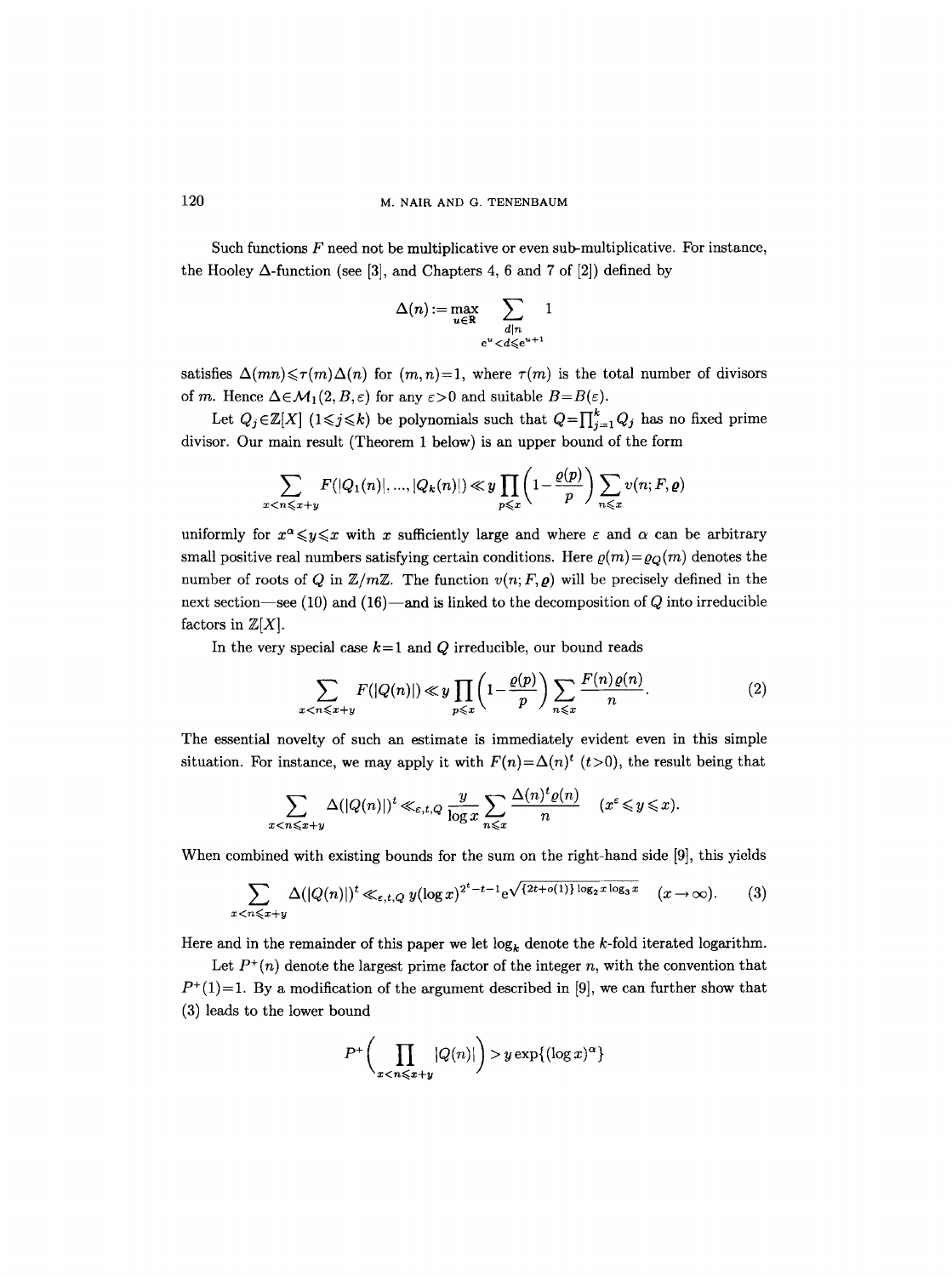for any irreducible  $Q \in \mathbb{Z}[X]$  of degree exceeding 1, any  $\alpha \in ]0, 2-\log 4[$  and any  $y=x^{1/k}$ , with arbitrary fixed  $k \in \mathbb{N}$ .<sup>(1</sup>) This seems to be the first result of this kind and it also mirrors the corresponding current best estimate over the long interval  $[1, x]$ .

A seemingly more trivial application of (3) with  $t=1$  and  $Q(X)=X$  is the estimate

$$
\max_{D \in \mathbb{R}} \sum_{D < d \leqslant 2D} \left( \left[ \frac{x+y}{d} \right] - \left[ \frac{x}{d} \right] \right) \ll y e^{\sqrt{2 + o(1) \log_2 x \log_3 x}} = y (\log x)^{o(1)} \quad (x^{\varepsilon} \leqslant y \leqslant x)
$$

which is obtained by bounding the expression on the left by  $\sum_{x \leq n \leq x+y} \Delta(n)$ .

The uniformity with respect to the polynomial Q which we obtain in Theorem 1 enables us to generalise the result to the variable n restricted to an arithmetic progression: this is Corollary 1. This derivation closely follows the corresponding argument in [5].

More involved applications of our main theorem are obtained by considering functions F in many variables. By way of example, let us take  $F_1, F_2 \in \mathcal{M}_1(A, B, \varepsilon)$ , so that  $F(n_1, n_2) = F_1(n_1)F_2(n_2)$  lies in  $\mathcal{M}_2(A, B^2, \varepsilon)$ . Our theorem yields that

$$
\sum_{x < n \leq x+y} F_1(|Q_1(n)|) F_2(|Q_2(n)|) \ll y \prod_{p \leq x} \left(1 - \frac{\varrho(p)}{p}\right) \sum_{n \leq x} v(n; F_1 F_2, \varrho) \tag{4}
$$

where  $\rho = \rho_Q$  with  $Q = Q_1 Q_2$ . Here the quantity  $v(n; F_1 F_2, \rho)$  can be made explicit by introducing the decomposition  $Q=\prod_{h=1}^r R_h^{\gamma_h}$  into products of irreducible factors. Writing  $\varrho_h\!:=\!\varrho_{R_h}$   $(1\!\leqslant\!h\!\leqslant\!r)$  and  $Q_j\!=\!\prod_{h=1}^rR_h^{\gamma_{jh}}$   $(j\!=\!1,2)$ , then we may take

$$
v(n; F_1 F_2, \varrho) = \sum_{\substack{n_1, \dots, n_r \geq 1 \\ n_1^{\gamma_1} \dots n_r^{\gamma_r} = n}} F_1\left(\prod_{h=1}^r n_h^{\gamma_{1h}}\right) F_2\left(\prod_{h=1}^r n_h^{\gamma_{2h}}\right) \prod_{h=1}^r \frac{\varrho_h(n_h)}{n_h}.
$$
 (5)

If, for instance, we choose  $F_2(n)=1$  when  $P^+(n) \leq z$  and 0 otherwise, we obtain upon simplification and a further application of our Lemma 2 below that, for any  $\varkappa > 0$ ,

$$
\sum_{\substack{x < n \leqslant x+y \\ P^+(|Q_2(n)|) \leqslant z}} F_1(|Q_1(n)|) \ll \frac{e^{-\varkappa u} y}{(\log x)^{\widehat{\omega}(Q_1)}} \sum_{n \leqslant x} v(n; F_1, \varrho) \tag{6}
$$

where  $\hat{\omega}(Q_1)$  is the number of irreducible factors of  $Q_1$ , and  $u = (\log x)/\log z$ . The special case of (6) with  $Q_1(X)=Q_2(X)=X$ ,  $F_1\equiv 1$  is only slightly weaker than the current best available estimate of Hildebrand [4] for the sum

$$
\sum_{\substack{x
$$

see the remark in the end of  $\S7$ .

 $(1)$  A slightly more precise statement is given in Theorem 2 below.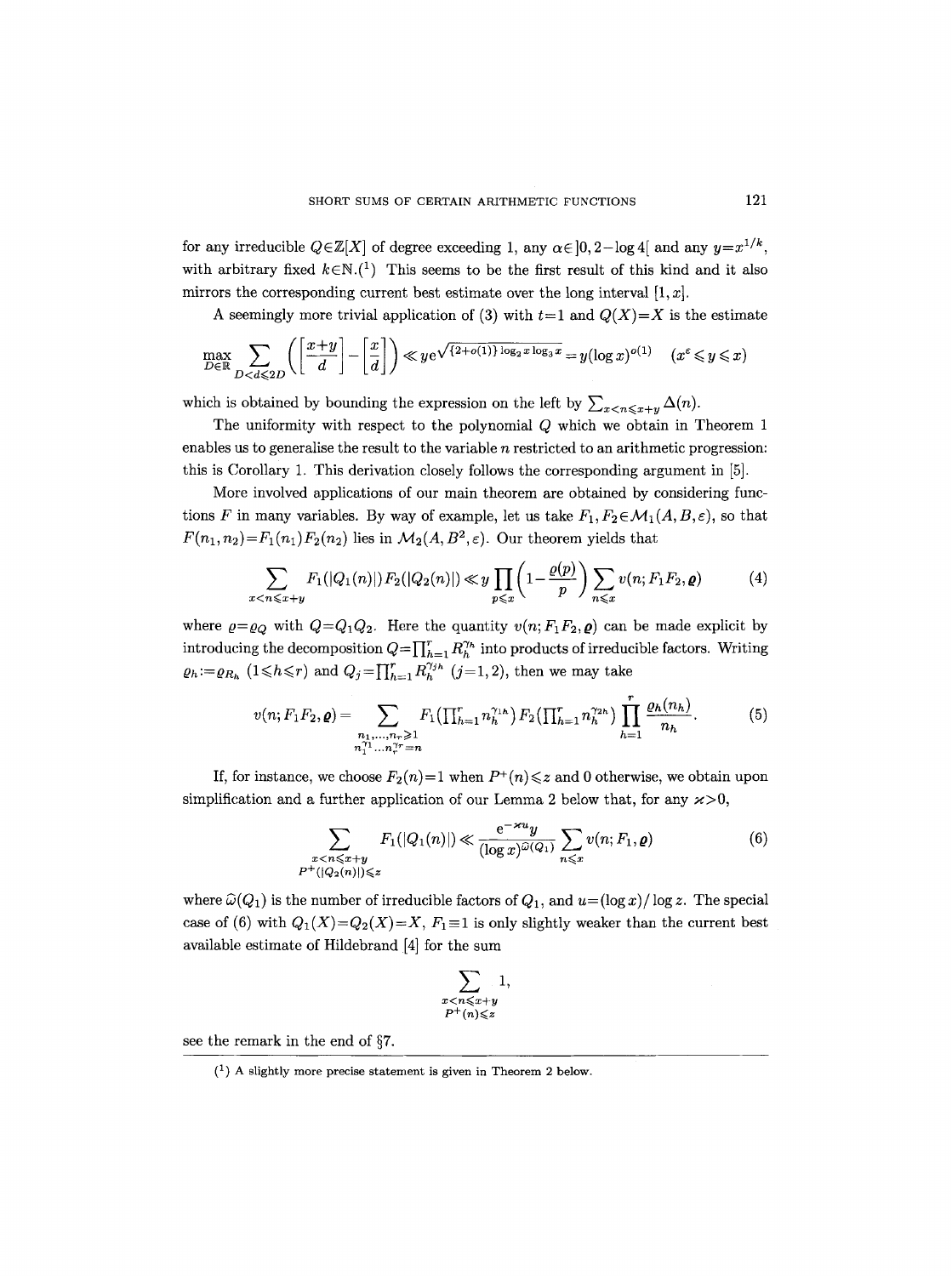It may also be observed from (5) that for  $(Q_1, Q_2) = 1$  the bound (4) simplifies to

$$
\sum_{x < n \leqslant x+y} F_1(|Q_1(n)|) F_2(|Q_2(n)|)
$$
\n
$$
\ll y \prod_{p \leqslant x} \left(1 - \frac{\varrho_{Q_1}(p)}{p}\right) \left(1 - \frac{\varrho_{Q_2}(p)}{p}\right) \left\{\sum_{n \leqslant x} \frac{F_1(n)\varrho_{Q_1}(n)}{n} \sum_{n \leqslant x} \frac{F_2(n)\varrho_{Q_2}(n)}{n}\right\}.
$$
\n<sup>(7)</sup>

Choosing  $Q_1$  with  $Q_1(0) \neq 0$ ,  $Q_2(X) = X$  and  $F_2(n) = 1$  if  $P^-(n) > x$ ,  $F_2(n) = 0$  otherwise, we obtain from (7) that

$$
\sum_{x < p \leqslant x+y} F_1(|Q_1(p)|) \ll \frac{|Q_1(0)|}{\varphi(|Q_1(0)|)} \cdot \frac{y}{\log x} \prod_{p \leqslant x} \left(1 - \frac{\varrho_{Q_1}(p)}{p}\right) \sum_{n \leqslant x} \frac{F_1(n) \varrho_{Q_1}(n)}{n}.
$$

When applied with  $F_1 = \Delta$  and  $Q_1(n) = n+a$ ,  $a \neq 0$ , this yields in turn

$$
\sum_{x < p \leqslant x+y} \Delta(p+a) \ll \frac{|a|}{\varphi(|a|)} \cdot \frac{y}{(\log x)^2} \sum_{n \leqslant x} \frac{\Delta(n)}{n} \tag{8}
$$

uniformly for  $1 \leq a \leq x$ . Let  $\pi(x; q, a)$  denote, as usual, the number of prime numbers  $p \leq x$  with  $p \equiv a \pmod{q}$ . Since

$$
\sum_{K
$$

we thus derive from (8) the striking bound

$$
\max_{K \in \mathbb{R}} \sum_{K < q \leq 2K} \{ \pi(x+y; q, a) - \pi(x; q, a) \} \ll \frac{y}{\log x} e^{\sqrt{\frac{2 + o(1) \log_2 x \log_3 x}{\log x}}},
$$

valid uniformly in  $1 \leq a \leq x$  and  $x \geq 16$ .

Throughout this introduction, we have sacrificed precision in the statement of our results in order to gain a clearer and more immediate presentation of the wide range of applicability of our main theorem. We should however emphasise that every estimate cited in this section is described in complete detail in  $\S3$ , with all possible dependencies explicitly mentioned.

## **2. Notation and definitions**

*On polynomials.* We consider a finite number of polynomials  $Q_j \in \mathbb{Z}[X]$  ( $1 \leq j \leq k$ ), with  $\deg Q_j = g_j$ , and put

$$
Q = \prod_{j=1}^k Q_j = \prod_{h=1}^r R_h^{\gamma_h}, \quad g := \deg Q, \quad r_h := \deg R_h \quad (1 \leq h \leq r),
$$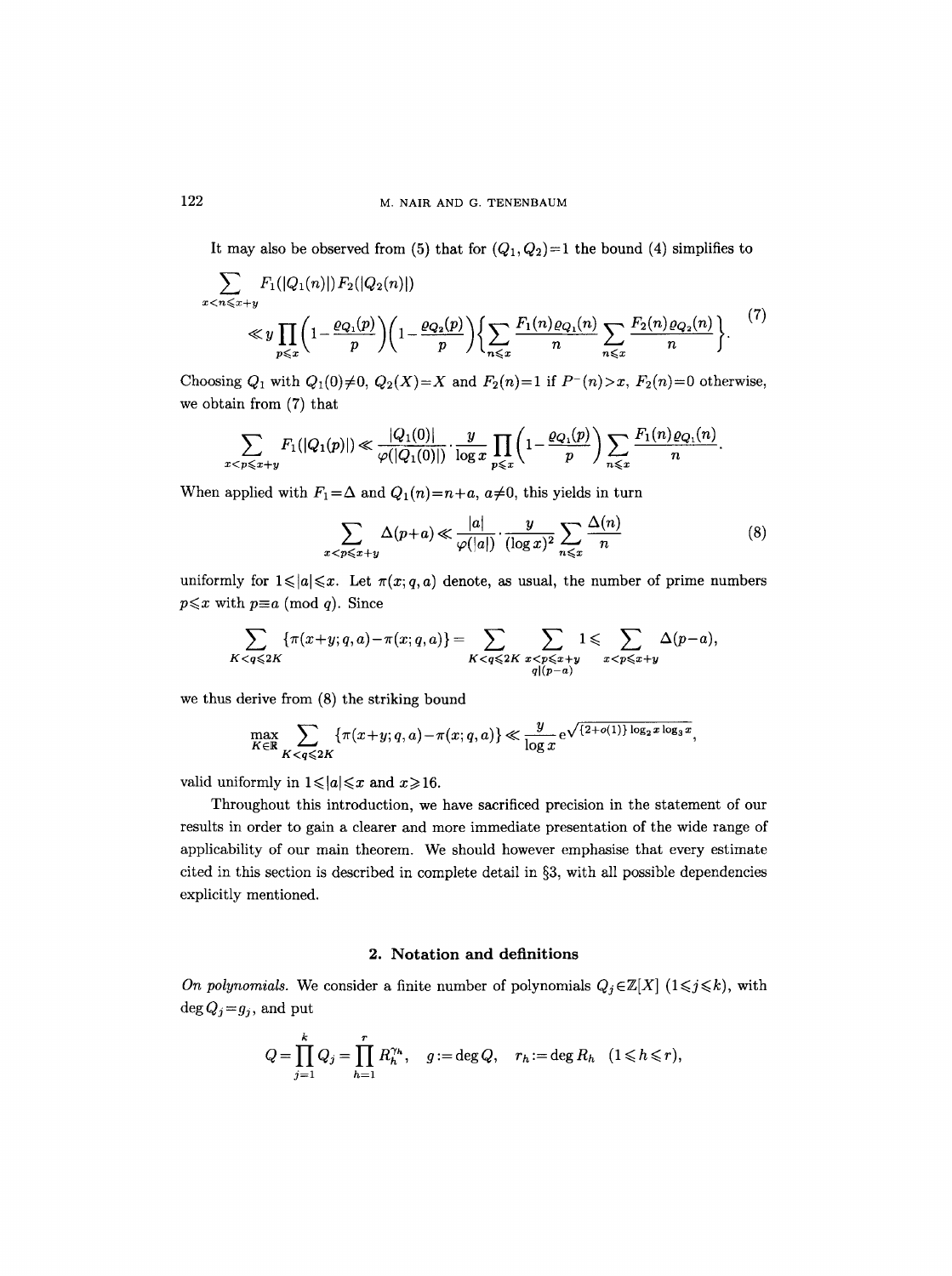where r, k and  $\gamma_h$  (1  $\leq$  h  $\leq$  r) are positive integers and the  $R_h \in \mathbb{Z}[X]$  are irreducible over Q. We then write canonically

$$
Q_j = \prod_{h=1}^r R_h^{\gamma_{jh}} \quad (1 \leqslant j \leqslant k)
$$
\n(9)

where  $\gamma_{jh}\geq 0$  and note that  $g=\sum_{j=1}^k g_j=\sum_{h=1}^r \gamma_h r_h$ . Clearly, we have  $\gamma_h=\sum_{j=1}^k \gamma_{jh}$  for all  $j$ . We also introduce the square-free kernel of  $Q$ ,

$$
Q^* := \prod_{h=1}^r R_h.
$$

For any polynomial  $T \in \mathbb{Z}[X]$ , let  $\rho_T(n)$  denote the number of solutions of the congruence  $T(m) \equiv 0 \pmod{n}$ . We define

$$
\varrho := \varrho_Q, \quad \varrho^* := \varrho_{Q^*}, \quad \varrho_h := \varrho_{R_h} \quad (1 \le h \le r). \tag{10}
$$

Clearly,  $\rho(p) = \rho^*(p)$  for any prime p. To preserve the uniformity of our results, we shall make the assumption that  $Q$  has no fixed prime factor, i.e. that

$$
\varrho(p) < p
$$
 for all primes  $p$ .

We shall assume, implicitly, several familiar properties of the  $\rho$ -function. See e.g. [5, p. 258] for a list of such properties.

We let  $D^*$  denote the (non-zero) discriminant of  $Q^*$ , and put  $\overline{D} := \prod_{p^{\nu}||D^*,\rho(p)\neq 0} p^{\nu}$ . Finally, we write  $||T|| := \max_i |c_i|$  for any  $T \in \mathbb{Z}[X]$  with  $T(x) = \sum_{i>0} c_i x^i$ .

*On arithmetic functions.*  $P^+(n)$ ,  $P^-(n)$  denote respectively the greatest and the least prime factor of an integer n, with the convention that  $P^+(1)=1$ ,  $P^-(1)=\infty$ .

 $\Omega(n)$ ,  $\omega(n)$  denote the number of prime factors of n, counted respectively with or without multiplicity, and we write  $\varphi(n)$  for Euler's function.

By  $a|b^{\infty}$   $(a, b \in \mathbb{Z}^+)$  we mean that all prime factors of a divide b.

For any  $A, B \geq 1, \varepsilon > 0$  and  $k \in \mathbb{Z}^+$  we let  $\mathcal{M}_k(A, B, \varepsilon)$  denote the class of non-negative arithmetic functions  $F(n_1,...,n_k)$  in k variables satisfying (1) whenever  $(m_j,n_j)=1$  $(1 \leq j \leq k)$ . For such F, we may define a minimal function  $G = G_F$  by

$$
G(n_1, ..., n_k) := \max_{\substack{m_1 \geq 1, ..., m_k \geq 1 \\ (m_j, n_j) = 1 \ (1 \leq j \leq k) \\ F(m_1, ..., m_k) \neq 0}} F(m_1 n_1, ..., m_k n_k) / F(m_1, ..., m_k).
$$
 (11)

We of course have the obvious properties that

$$
(m_j, n_j) = 1 \ (1 \leq j \leq k) \Rightarrow F(m_1 n_1, ..., m_k n_k) \leq G(m_1, ..., m_k) F(n_1, ..., n_k) \tag{12}
$$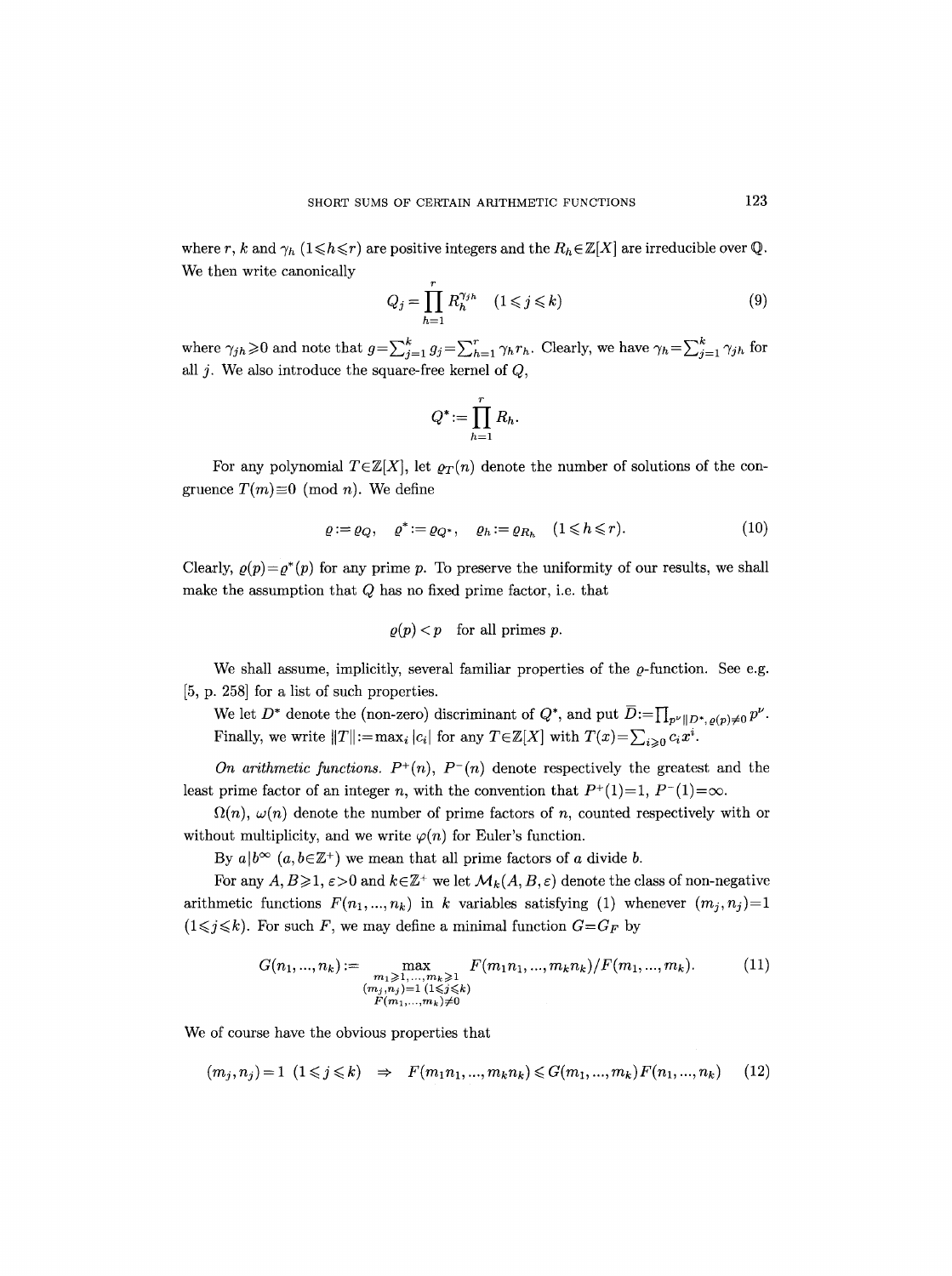124 M. NAIR AND G. TENENBAUM

and that

 $G(n_1, ..., n_k) \leq \min(A^{\Omega(n)}, Bn^{\epsilon}) \quad (n_1 \geq 1, ..., n_k \geq 1, n = n_1...n_k).$  (13)

But we also note that  $G$  is sub-multiplicative with respect to each variable, that  $G \in \mathcal{M}_k(A, B, \varepsilon)$  and that

$$
G(n_1, ..., n_k) \leqslant \prod_{p^{\nu} \parallel n_1 ... n_k} \min(A^{\nu}, Bp^{\nu \varepsilon}). \tag{14}
$$

When  $k=1$  we simply write  $\mathcal{M}(A,B,\varepsilon)$  for  $\mathcal{M}_1(A,B,\varepsilon)$ . We also denote by  $\mathcal M$ the class of functions f which belong to  $\mathcal{M}(A, B, \varepsilon)$  for some  $A \geq 1$  and every  $\varepsilon > 0$  with corresponding  $B=B(\varepsilon)\geqslant 1$ .

*Special notation.* Because of the frequent interplay between algebraic properties of the polynomial  $Q$  and arithmetical properties of the functions  $F$  and  $G$ , it is convenient and natural to introduce the following notation. Let k, r and  $\gamma_{jh}$  ( $1 \leq j \leq k$ ,  $1 \leq h \leq r$ ) be defined as in the above sub-section on polynomials. Given r natural numbers  $n_1, ..., n_r$ , we put

$$
n'_{j} := \prod_{h=1}^{r} n_{h}^{\gamma_{jh}} \quad (1 \leq j \leq k), \quad n'' := \prod_{j=1}^{k} n'_{j} = \prod_{h=1}^{r} n_{h}^{\gamma_{h}}.
$$

This arises from the fact that if, for some integer n, we have  $n_h = R_h(n)$  ( $1 \leq h \leq r$ ), then  $n'_{j} = Q_{j}(n)$  for all j and  $n'' = Q(n)$ . Observe that if  $a_{h} = b_{h}c_{h}$  ( $1 \le h \le r$ ), then  $a'_{j} = b'_{j}c'_{j}$  $(1 \leq j \leq k)$  and  $a''=b''c''$ . Given any function H of k integral variables, we define an associated function  $\widetilde{H}$  of r variables by the formula

$$
H(n_1, ..., n_r) := H(n'_1, ..., n'_k). \tag{15}
$$

Given a k-tuple  $\mathbf{Q}$ := $(Q_1, ..., Q_k)$  of polynomials satisfying the assumptions described above, an arithmetic function in k variables  $F \in \mathcal{M}_k(A, B, \varepsilon)$  and an r-dimensional vector

$$
\boldsymbol{\theta}:=(\theta_1,...,\theta_r)
$$

whose components  $\theta_h$  ( $1 \leq h \leq r$ ) are arithmetic functions in one variable, we put

$$
v(n; F, \mathbf{Q}, \boldsymbol{\theta}) = v(n; F, \boldsymbol{\theta}) := \sum_{n_1^{r_1} \dots n_r^{r_r} = n} \widetilde{F}(n_1, \dots, n_r) \frac{\theta_1(n_1) \dots \theta_r(n_r)}{n_1 \dots n_r},
$$
(16)

where, here and in the sequel, we let the dagger indicate that an  $r$ -fold sum is restricted to pairwise coprime variables which are in turn coprime to  $D^*$ .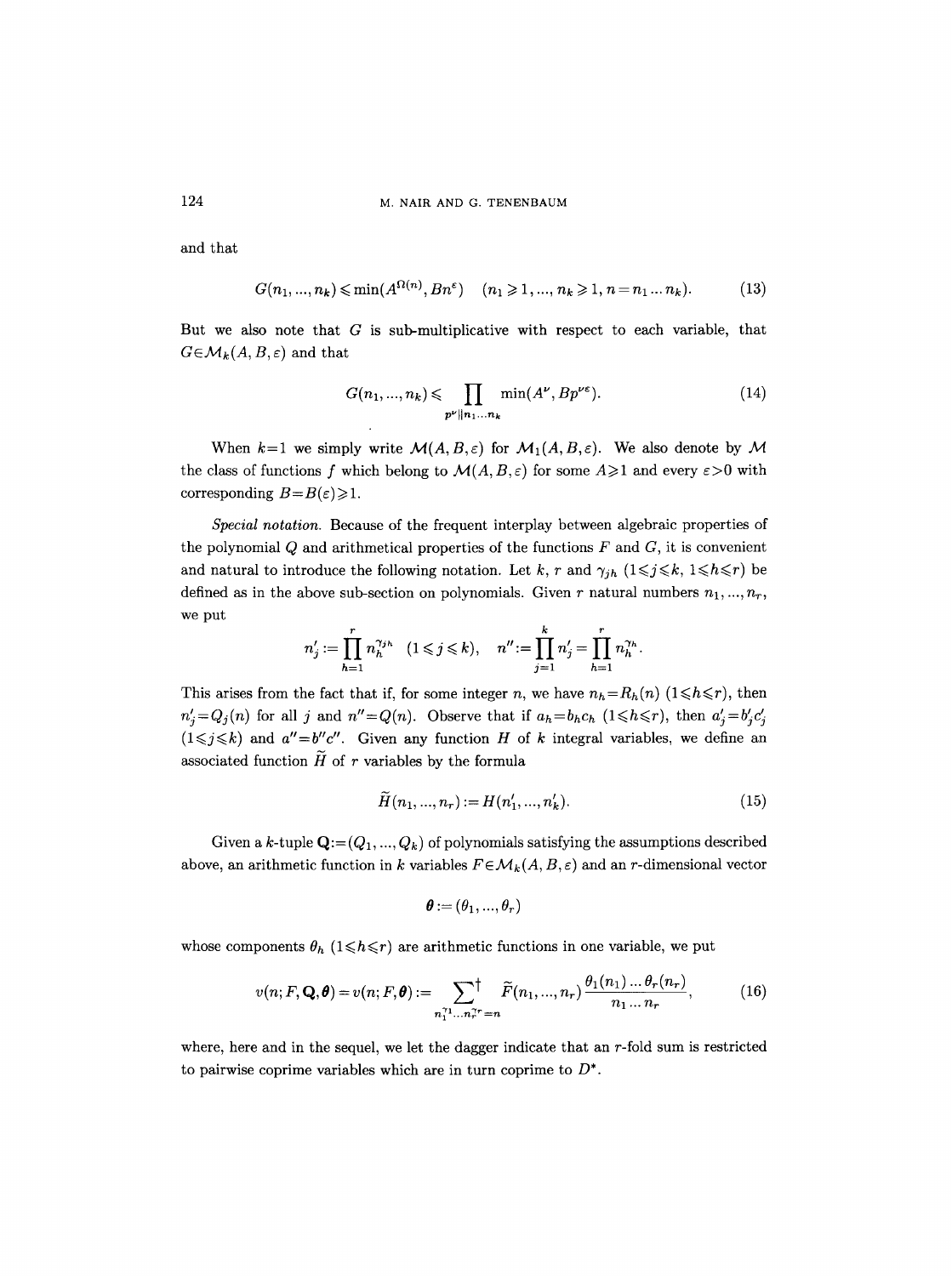Note that  $v(n; F, \theta)$  only depends on **Q** via  $D^*$  and the exponents  $\gamma_{jh}$  occurring in the canonical decompositions of the  $Q_j$  as products of irreducible factors.

A useful role is also played by the multiplicative functions  $f_h(n) = f_h(n, \varepsilon)$  defined for each  $h=1, ..., r$  by

$$
f_h(p^{\nu}) := \begin{cases} A^{\nu \gamma_h} & \text{if } p > A^{1/\varepsilon}, \\ B p^{\nu \gamma_h \varepsilon} & \text{if } p \leq A^{1/\varepsilon}. \end{cases}
$$

A property that we shall make use of on more than one occasion is that

$$
\widetilde{G}(n_1, ..., n_r) \le \prod_{h=1}^r f_h(n_h) \quad (n_1 \ge 1, ..., n_r \ge 1)
$$
\n(17)

where  $G=G_F$  is the function defined by (11). This follows immediately from (14) on observing that

$$
\min(A^{\nu}, Bp^{\nu \varepsilon}) \leq \prod_{h=1}^{n} f_h(p^{\nu_h}) \quad (\nu \geq 1)
$$

for all *r*-tuples  $(\nu_1, ..., \nu_r)$  such that  $\sum_{h=1}^r \gamma_h \nu_h = \nu$ .

We finally observe that if  $k=r$  and  $\gamma_{jh}=\delta_{jh}$  (with Kronecker's notation), then for any  $(n_1, ..., n_r) \in (\mathbb{Z}^+)^k$ , we have

$$
n'_j = n_j \quad (1 \leqslant j \leqslant k) \quad \text{and} \quad n'' = n_1 \dots n_k.
$$

This corresponds to the situation where the  $Q_j$  are irreducible over  $\mathbb Q$  and pairwise coprime.

#### **3. Results**

We now state our main theorem, from which all other results in this paper follow in a relatively simple way.

THEOREM 1. Let k be an arbitrary positive integer and let  $Q_j \in \mathbb{Z}[X]$  ( $1 \leq j \leq k$ ) be such that  $Q=\prod_{j=1}^k Q_j$  has no fixed prime divisor. Denote by g the degree of Q, by *r* the number of irreducible factors of Q and put  $\rho = \rho_Q$ . Then for any  $A \geq 1$ ,  $B \geq 1$ ,  $0 < \varepsilon < 1/8g^2$ ,  $0 < \delta \leq 1$  and  $F \in \mathcal{M}_k(A, B, \frac{1}{3}\varepsilon\delta)$  we have

$$
\sum_{x < n \leq x+y} F(|Q_1(n)|, \dots, |Q_k(n)|) \ll y \prod_{p \leq x} \left(1 - \frac{\varrho(p)}{p}\right) \sum_{n \leq x} v(n; F, \varrho) \tag{18}
$$

*uniformly for*  $x \ge c_0 ||Q||^{\delta}$  *and*  $x^{4g^2 \epsilon} \le y \le x$ *. The implicit constant in the*  $\ll$ *-sign depends at most on A, B,*  $\varepsilon$ *,*  $\delta$ *, k, r, g,*  $\overline{D}$  *and the constant c<sub>0</sub> depends at most on A, B,*  $\varepsilon$ *,*  $\delta$ *, k, r and g. The terms*  $\mathbf{g}:=(\varrho_1,...,\varrho_r), v(n;F,\mathbf{g})$  and  $\overline{D}$  are as described earlier.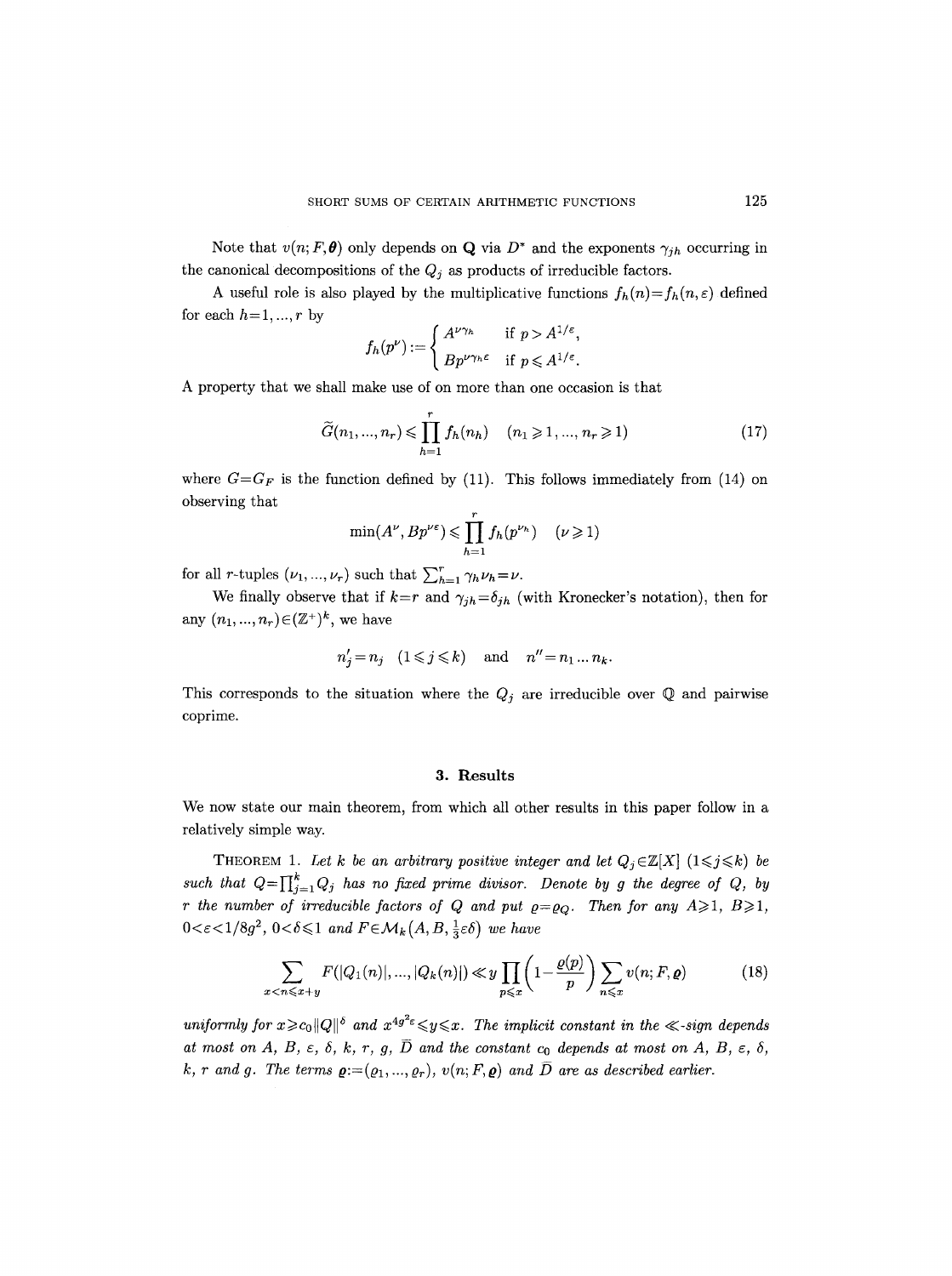As we remarked in the introduction, the uniformity with respect to the coefficients of the polynomials in Theorem 1 furnishes *ipso facto* the generalisation to arithmetic progressions.

COROLLARY 1. Let  $A \ge 1$ ,  $B \ge 1$ ,  $0 < \varepsilon < 1/8g^2$ ,  $0 < \beta < 1$ ,  $0 < \delta \le 1/2g$ , and r, k be ar*bitrary positive integers. Let*  $F \in \mathcal{M}_k(A, B, \frac{1}{6} \varepsilon \beta \delta)$  and  $Q_j \in \mathbb{Z}[X]$  ( $1 \leq j \leq k$ ) *be such that*  $Q=\prod_{i=1}^k Q_i$  has no fixed prime divisor. Let  $a, q \in \mathbb{Z}^+$ , with  $a \leqslant q$ ,  $(q, Q(a))=1$ . Then we *have* 

$$
\sum_{\substack{x < n \leqslant x+y \\ n \equiv a \pmod{q}}} F(|Q_1(n)|, \dots, |Q_k(n)|) \ll \frac{y}{q} \prod_{\substack{p \leqslant x \\ p \nmid q}} \left(1 - \frac{\varrho(p)}{p}\right) \sum_{\substack{n \leqslant x \\ (n,q)=1}} v(n; F, \varrho) \tag{19}
$$

*uniformly for*  $x \ge c_1 ||Q||^{2\delta}$ ,  $x^{4g^2 \epsilon} \le y \le x$ ,  $1 \le q \le y^{1-\beta}$  *with*  $\boldsymbol{\varrho}:=(\varrho_1,...,\varrho_r)$ . The *implicit constant in the*  $\ll$ *-sign depends at most on A, B,*  $\varepsilon$ *,*  $\beta$ *,*  $\delta$ *, k, r, g,*  $\overline{D}$ *. The constant c<sub>1</sub> depends at most on A, B,*  $\varepsilon$ *,*  $\delta$ *, k, r, g.* 

The two following corollaries provide simplified versions of the upper bounds in Theorem 1 and Corollary 1 when the polynomials  $Q_j$  are pairwise coprime.

COROLLARY 2. *Let the hypotheses of Corollary 1 hold and assume furthermore that the polynomials*  $Q_i$  *(* $1 \leq j \leq k$ *) are irreducible and pairwise coprime. Then we have* 

$$
\sum_{\substack{x < n \leq x+y \\ n \equiv a \pmod{q}}} F(|Q_1(n)|, \dots, |Q_k(n)|) \leq \frac{y}{q} \prod_{\substack{p \leq x \\ p \nmid q}} \left(1 - \frac{\varrho(p)}{p}\right) \sum_{\substack{n_1 \dots n_k \leq x \\ (n_i, Dqn_j) = 1 \ (1 \leq i < j \leq k)}} F(n_1, \dots, n_k) \prod_{j=1}^k \frac{\varrho_j(n_j)}{n_j} \tag{20}
$$

*in the same ranges and under the same uniformity conditions.* 

COROLLARY 3. Let k be an arbitrary positive integer and let  $Q_j \in \mathbb{Z}[X]$   $(1 \leq j \leq k)$ *be pairwise coprime polynomials. Assume that*  $Q = \prod_{j=1}^{k} Q_j$  *has no fixed prime divisor.* Let  $g:=\deg Q$ . Then for any  $A\geqslant 1$ ,  $B\geqslant 1$ ,  $0<\varepsilon<1/8g^2$ ,  $0<\delta\leqslant 1$  and  $F_j\in\mathcal{M}(A,B,\frac{1}{3}\varepsilon\delta)$  $(1 \leq j \leq k)$ , we have

$$
\sum_{x < n \leqslant x+y} \prod_{j=1}^k F_j(|Q_j(n)|) \ll y \prod_{p \leqslant x} \left(1 - \frac{\varrho(p)}{p}\right) \prod_{j=1}^k \sum_{n \leqslant x} \frac{F_j(n)\varrho_{Q_j}(n)}{n}
$$

*uniformly for*  $x \ge c_0 ||Q||^{\delta}$  and  $x^{4g^2 \epsilon} \le y \le x$ . The dependencies of the various constants are *as described in the statement of Theorem 1.* 

We next combine Theorem 1 in dimension 1 for  $F(n) = \Delta(n)^t$  with the best current estimates for long weighted averages of powers of the Hooley function [9]. Similar results could of course be derived for the generalised Hooley functions  $\Delta_r(n)$ —see [2, Chapters 6] and 7].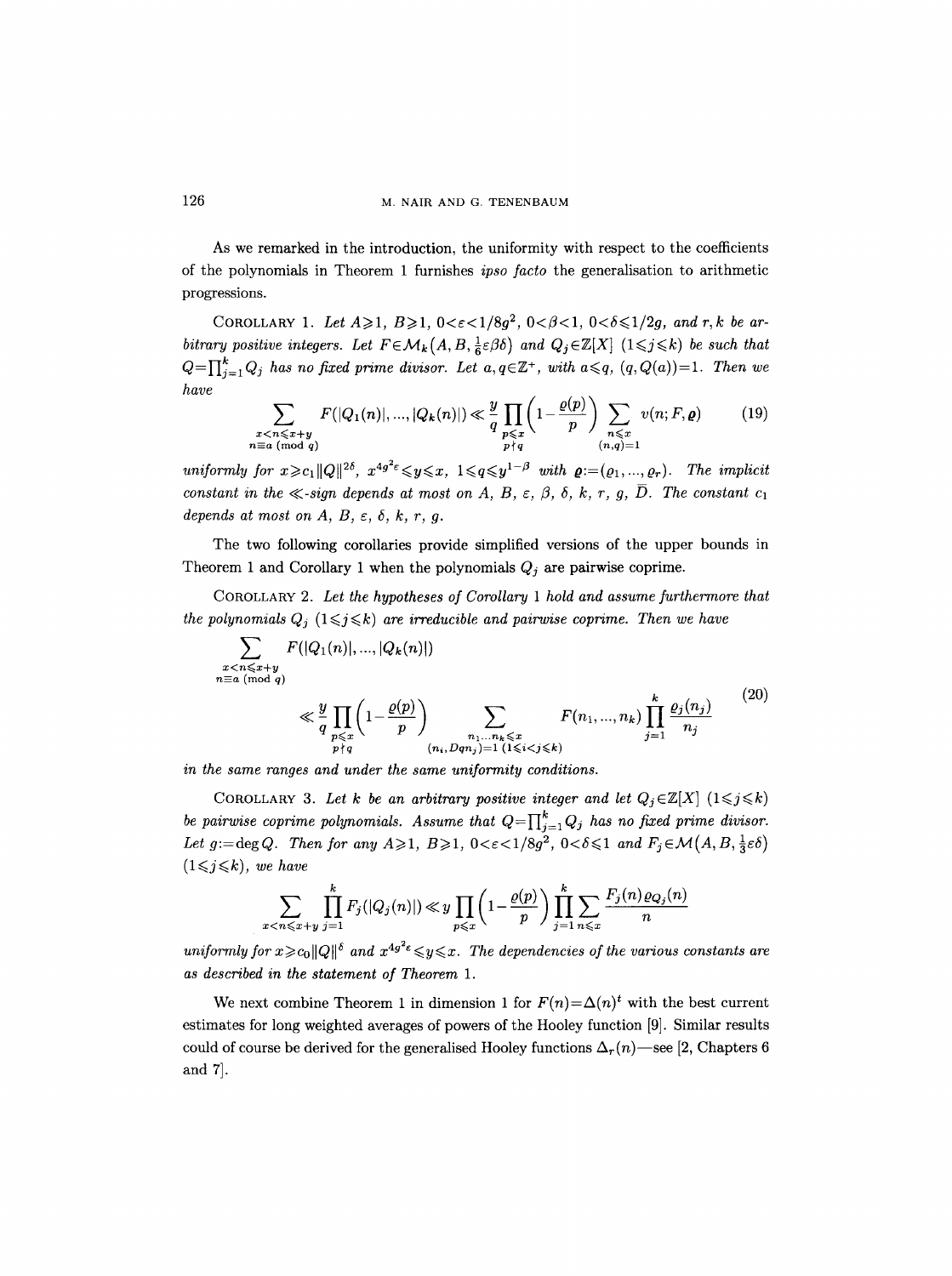COROLLARY 4. Let  $Q \in \mathbb{Z}[X]$  *be irreducible with no fixed prime divisor. Then, for* any  $t \geq 1$  and  $\varepsilon > 0$ , we have

$$
\sum_{x < n \leqslant x+y} \Delta(|Q(n)|)^t \ll y(\log x)^{\beta(t)-1} \mathcal{L}(\log x)^{\sqrt{2t} + o(1)} \quad (x \to \infty)
$$

provided that  $x^{\epsilon} \leq y \leq x$ . Here  $\beta(t) := 2^{t}-1$  and  $\mathcal{L}(z) := e^{\sqrt{\log z \log_2 z}}$   $(z \geq 3)$ .

The condition that Q has no fixed prime divisor is actually redundant here since we are indifferent in this corollary to the precise nature of the implicit constant in the  $\ll$ -notation. Also, using Corollary 2 instead of Corollary 3 as well as a messy but straightforward generalisation of Lemma 2.2 of [9], we could derive a corresponding result for any Q, not necessarily irreducible, namely

$$
\sum_{x < n \leqslant x+y} \Delta(|Q(n)|)^t \ll y(\log x)^{\gamma_Q(t)} \mathcal{L}(\log x)^{B(t)+o(1)} \quad (x \to \infty),
$$

with  $\gamma_Q(t) := \sum_{h=1}^r \{ (\gamma_h + 1)^t - 1 \}$  and some suitable constant  $B(t)$ —of course a variant for arithmetic progressions is also available. We have refrained from proving the more general result since we only need Corollary 4 as stated in our proof of Theorem 2.

Already in the very special case  $Q(X)=X$ , Corollary 4 implies a curious result which appears to be well beyond the reach of any exponential-sums method we are aware of.

COROLLARY 5. Let  $\varepsilon \in ]0,1[$ . Then we have, uniformly for  $D \geq 1$ ,  $x^{\varepsilon} \leq y \leq x$ ,

$$
\sum_{D < d \leqslant 2D} \left( \left[ \frac{x+y}{d} \right] - \left[ \frac{x}{d} \right] \right) \ll y \mathcal{L}(\log x)^{\sqrt{2} + o(1)} \quad (x \to \infty)
$$

This is an immediate consequence of Corollary 4 since the left-hand sum above equals

$$
\sum_{D < d \leqslant 2D} \sum_{x/d < m \leqslant (x+y)/d} 1 = \sum_{x < n \leqslant x+y} \sum_{\substack{d|n \\ D < d \leqslant 2D}} 1 \leqslant \sum_{x < n \leqslant x+y} \Delta(n).
$$

For our next corollary, we introduce, in the summation conditions of Theorem 1, a supplementary constraint on the largest prime factor of the polynomial values involved. This provides a gain corresponding roughly to the probabilistic expectation.

COROLLARY 6. Let the hypotheses of Theorem 1 hold, but with  $F \in \mathcal{M}_k(A, B, \frac{1}{4} \varepsilon \delta)$ *instead of F* $\in \mathcal{M}_k(A, B, \frac{1}{3}\varepsilon\delta)$ . Furthermore, set  $\gamma := \sum_{h=1}^r \gamma_h$  and let  $\varkappa > 0$  be given. *Then we have uniformly for*  $x \ge c_0 ||Q||^{\delta}$ *,*  $x^{4g^2 \epsilon} \le y \le x$  *and*  $2^{x/2g^2 \epsilon} \le z \le x$ *,* 

$$
\sum_{\substack{x < n \leqslant x+y \\ P^+(|Q_k(n)|) \leqslant z}} F(|Q_1(n)|, \dots, |Q_k(n)|) \ll y e^{-\varkappa u} \prod_{p \leqslant x} \left(1 - \frac{\varrho(p)}{p}\right) \sum_{n \leqslant x} v(n; F, \varrho) \tag{21}
$$

*where*  $u := (\log x)/\log z$ .

We now insert Corollary 4 into the technique of [9] to obtain a lower bound for the greatest prime factor of polynomial values in certain short intervals.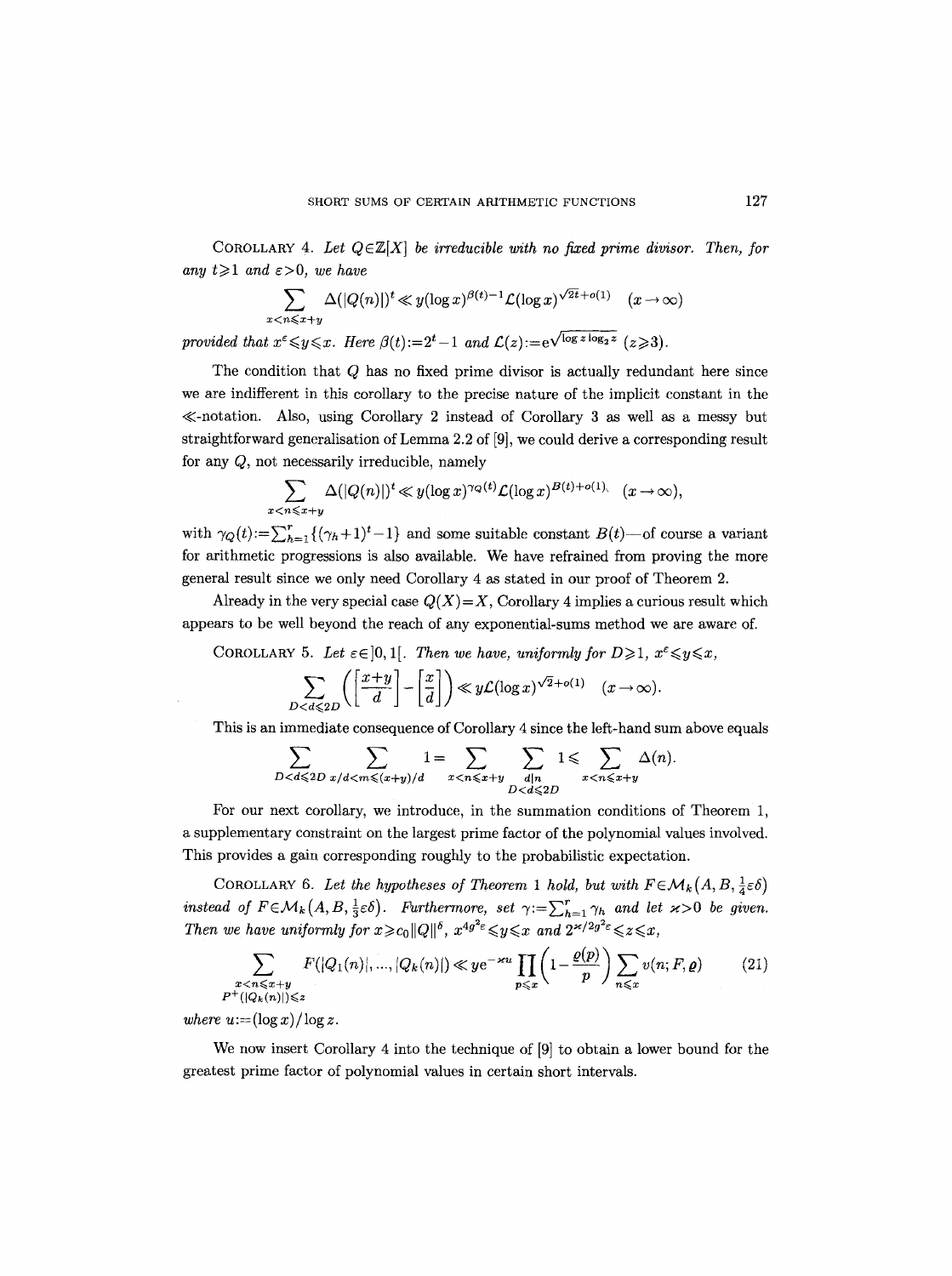THEOREM 2. Let  $Q \in \mathbb{Z}[X]$  be irreducible and put  $P_{x,y} := P^+(\prod_{x < n \leq x+y} Q(n))$  for  $x \geq 1$ ,  $y \geq 1$ . Let  $k \geq g$  be an arbitrary positive integer. Then, for any  $\alpha < 2$ -log 4 and  $y=x^{g/k}$  we have

$$
P_{x,y} > y \exp\{(\log x)^{\alpha}\} \quad (x > x_0(\alpha, Q)).
$$

It would of course be desirable to relax the shape condition on  $y$  in this result. This would apparently require a completely different approach.

As observed earlier, we can also use the flexibility of the hypotheses in Theorem 1 to restrict the summation variable  $n$  to prime values with the expected saving.

THEOREM 3. *Let the hypotheses of Theorem 1 hold and assume furthermore that*   $Q(0)\neq 0$ . Then we have

$$
\sum_{x < p \leqslant x+y} F(|Q_1(p)|, \dots, |Q_k(p)|) \ll \frac{|Q(0)|}{\varphi(|Q(0)|)} \cdot \frac{y}{\log x} \prod_{p \leqslant x} \left(1 - \frac{\varrho(p)}{p}\right) \sum_{n \leqslant x} v(n; F, \varrho) \tag{22}
$$

*uniformly for*  $x \ge c_0 ||Q||^{\delta}$  *and*  $x^{4g^2 \epsilon} \le y \le x$ . The dependencies of the implicit and explicit *constants are the same as in Theorem 1.* 

In the special case  $k=1$ ,  $Q(X)=Q_1(X)=X+a$ ,  $a\neq 0$ , we get the following result.

COROLLARY 7. Let  $A \geqslant 1$ ,  $B \geqslant 1$ ,  $0 < \varepsilon < \frac{1}{8}$ ,  $0 < \delta \leqslant 1$  and  $F \in \mathcal{M}(A, B, \frac{1}{3}\varepsilon\delta)$ . Then we *have* 

$$
\sum_{x < p \leqslant x+y} F(|p+a|) \ll \frac{|a|}{\varphi(|a|)} \cdot \frac{y}{(\log x)^2} \sum_{n \leqslant x} \frac{F(n)}{n}
$$

*uniformly for*  $x \ge c_0 |a|^6$ *, where the implicit constant in the*  $\ll$ *-sign and the constant*  $c_0$ *depend at most on*  $A, B, \varepsilon, \delta$ *.* 

Specialising in the above  $F = \Delta$ , Hooley's function, and appealing to the necessary weighted average estimate for  $\Delta(n)$  ([9, Lemma 2.2]), we obtain the following.

COROLLARY 8. *We have* 

$$
\sum_{x < p \leqslant x+y} \Delta(|p+a|) \ll \frac{|a|}{\varphi(|a|)} \cdot \frac{y}{(\log x)^2} \sum_{n \leqslant x} \frac{\Delta(n)}{n} \ll \frac{y}{\log x} \mathcal{L}(\log x)^{\sqrt{2} + o(1)}
$$

*uniformly for*  $1 \leqslant |a| \leqslant x$ ,  $x^{\varepsilon} \leqslant y \leqslant x$ .

This estimate averages well over a. We can also use the same procedure as in Corollary 5 to derive an average version of the Brun-Titchmarsh theorem which is, to our knowledge, far beyond the scope of other available techniques. We recall the classical notation

$$
\pi(x;q,a) = \sum_{\substack{p \leqslant x \\ p \equiv a \pmod q}} 1.
$$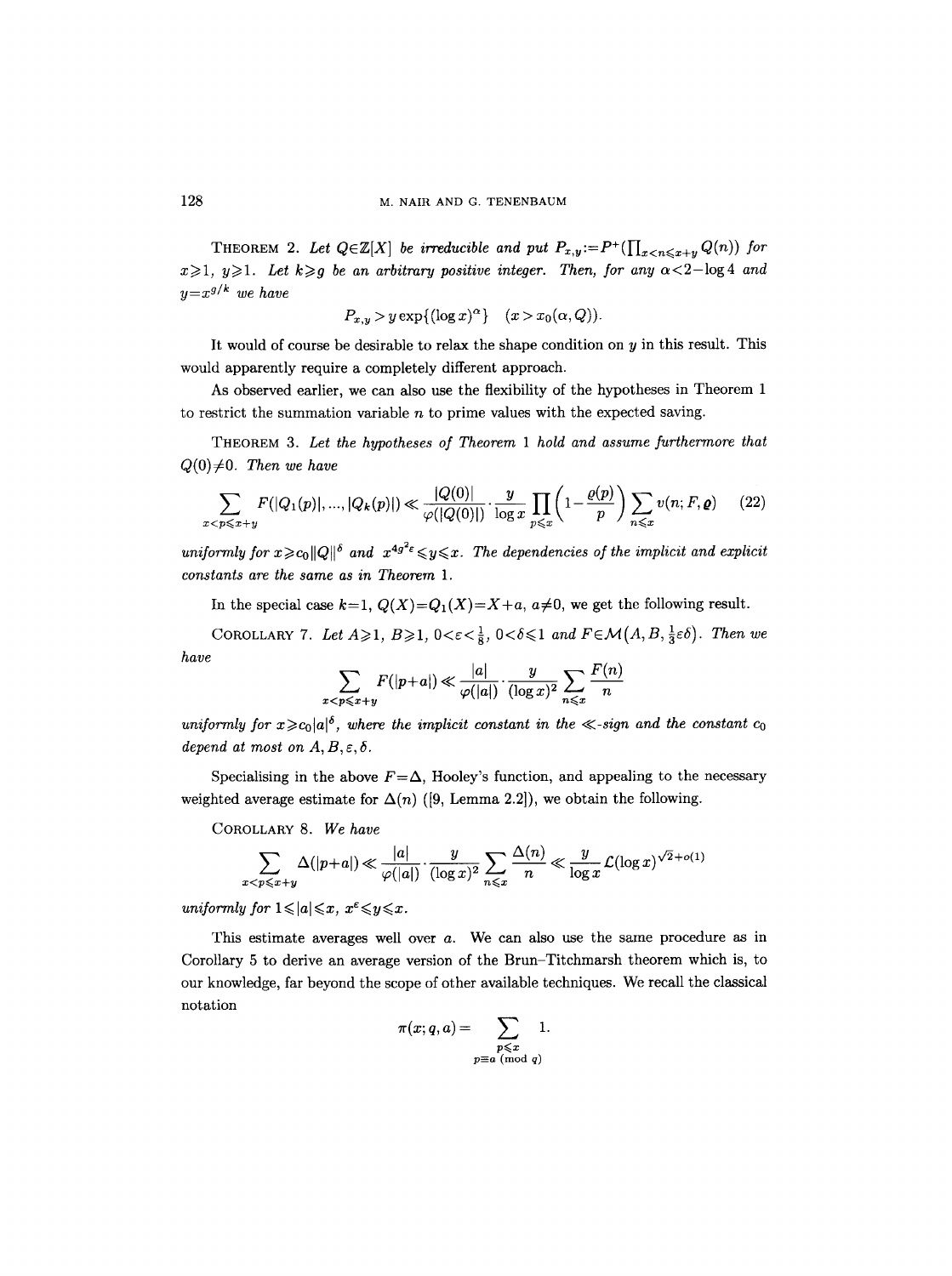COROLLARY 9. Let  $\varepsilon \in ]0,1[$ . Then we have, uniformly for  $K \geq 1$ ,  $x^{\varepsilon} \leq y \leq x$ ,

$$
\max_{K\in\mathbb{R}^+}\sum_{K\leq q\leqslant 2K}\left\{\pi(x+y;q,a)-\pi(x;q,a)\right\}\ll \frac{y}{\log x}\mathcal{L}(\log x)^{\sqrt{2}+o(1)}.
$$

We can also take, e.g.,  $a = -N$  and F equal to the characteristic function of those n with  $P^-(n) > x$  in Corollary 7. This provides a Goldbach-type upper bound with one of the primes in a very short interval.

COROLLARY 10. Let  $\varepsilon \in ]0,1[, \delta \in ]0,1]$ . Then we have, uniformly for  $N \geq 1, x \geq N^{\delta}$ ,  $x^{\varepsilon} \leqslant y \leqslant x$ ,

$$
\sum_{\substack{p+q=N\\x
$$

*where p and q denote prime numbers.* 

### 4. Proof of Theorem 1

In this section we assume throughout that the hypotheses of Theorem 1 are fulfilled. The proof will require two preliminary estimates.

LEMMA 1. Let  $\theta_h$  ( $1 \leq h \leq r$ ) denote multiplicative arithmetic functions such that

$$
\sum_{p\leqslant x}\sum_{\nu\geqslant 1}\frac{|\theta_h(p^{\nu-1})-\theta_h(p^{\nu})|}{p^{\nu}}\ll 1 \quad (1\leqslant h\leqslant r). \tag{23}
$$

*Define*  $\sigma_h(n):=o_h(n)\theta_h(n)$  (1 $\leq h \leq r$ ). *Then we have uniformly for*  $x>0$ 

$$
\sum_{n \leq x} v(n; F, \sigma) \ll \sum_{n \leq x} v(n; F, \rho).
$$
 (24)

*Proof.* Write  $\theta_h(n) = \sum_{d|n} \lambda_h(d)$ , so that  $\lambda_h$  is multiplicative and, by (23), satisfies

$$
\sum_{p \leq x} \sum_{\nu \geq 1} \frac{|\lambda_h(p^{\nu})|}{p^{\nu}} \ll 1 \quad (1 \leq h \leq r). \tag{25}
$$

Writing in (16) each  $n_h$  as  $n_h=m_hd_h$  and interchanging summations, we obtain that the left-hand side of (24) equals

$$
\sum_{d_1^{r_1}\dots d_r^{r_r} \leqslant x} \prod_{h=1}^r \frac{\lambda_h(d_h)}{d_h} \sum_{\substack{m_1^{r_1}\dots m_r^{r_r} \leqslant x/d_1^{r_1}\dots d_r^{r_r} \\ (m_h,d_j)=1}} \widetilde{F}(d_1m_1,...,d_rm_r) \prod_{h=1}^r \frac{\varrho_h(d_hm_h)}{m_h}.
$$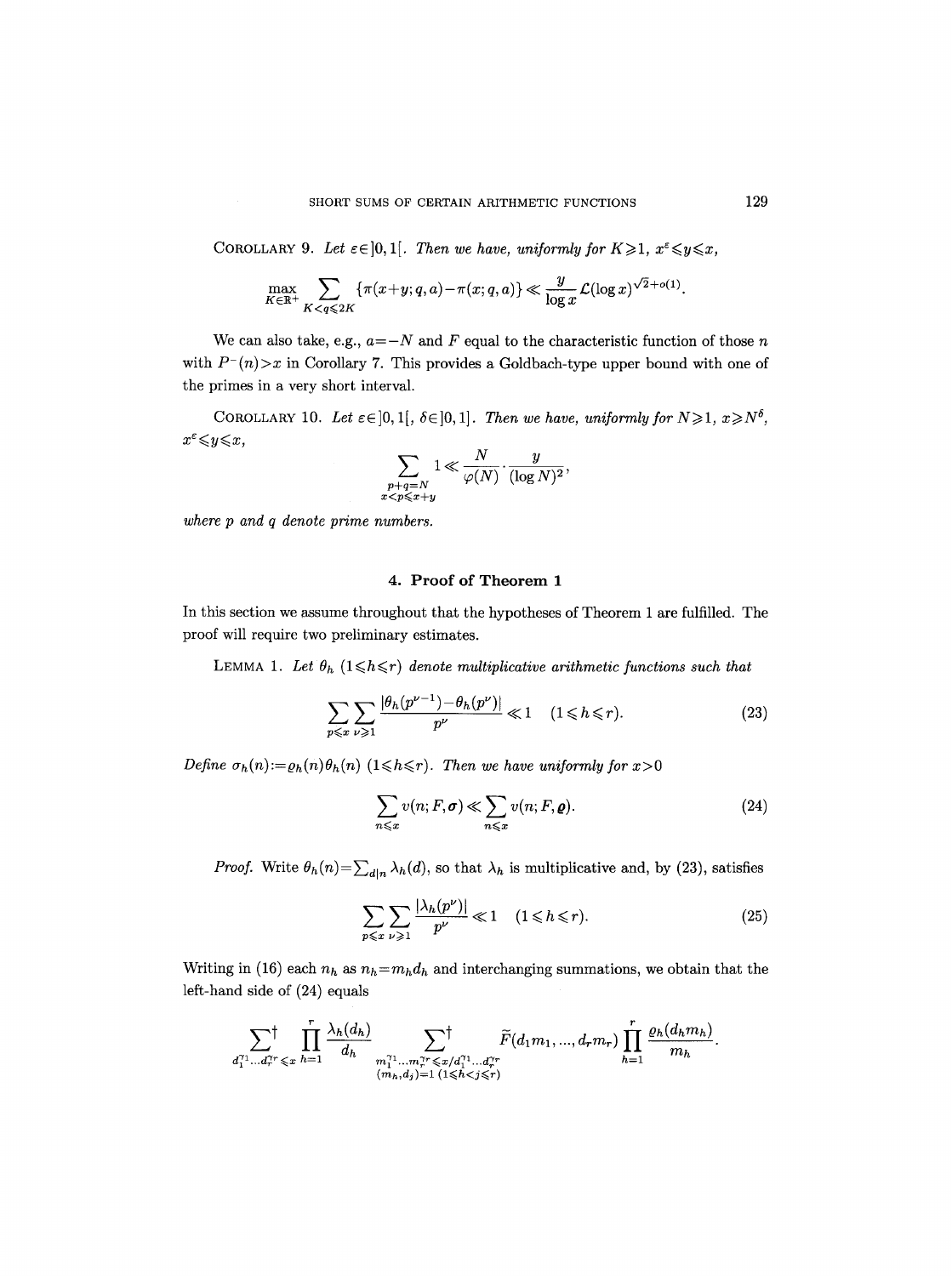We further decompose each  $m_h$  as  $m_h=t_h l_h$  where  $t_h|d_h^{\infty}$  and  $(l_h, d_h)=1$ . Then  $d_h m_h=$  $d_h t_h l_h$  with  $(l_h, d_h t_h) = 1$ , and correspondingly  $d'_h m'_h = d'_h t'_h l'_h$  with  $(l'_h, d'_h t'_h) = 1$ . Using (12) we thus obtain the upper bound

$$
\sum_{l_1^{\gamma_1}\dots l_r^{\gamma_r}\leqslant x}\tilde{F}(l_1,\dots,l_r)\prod_{h=1}^r\frac{\varrho_h(l_h)}{l_h}\sum_{d_1^{\gamma_1}\dots d_r^{\gamma_r}\leqslant x/l_1^{\gamma_1}\dots l_r^{\gamma_r}}\prod_{h=1}^r\frac{|\lambda_h(d_h)|}{d_h}H(d_1,\dots,d_r)
$$

with

$$
H(d_1, ..., d_r) := \sum_{\substack{t_1, ..., t_r \\ t_h | d_h^{\infty}}} \tilde{G}(d_1 t_1, ..., d_r t_r) \prod_{h=1}^r \frac{\varrho_h(d_h t_h)}{t_h}.
$$

Using the observation  $(17)$  and extending the inner d-sum to infinity, we simplify this to

$$
\leqslant \sum_{l_1^{\gamma_1} \dots l_r^{\gamma_r} \leqslant x} \tilde{F}(l_1, ..., l_r) \prod_{h=1}^r \frac{\varrho_h(l_h)}{l_h} \prod_{h=1}^r \sum_{\substack{d \geqslant 1 \\ t \mid d^{\infty}}} \frac{|\lambda_h(d)| \varrho_h(dt) f_h(dt)}{dt}.
$$

Each inner sum over  $d$  and  $t$  is

$$
\leqslant \prod_{p}\bigg\{\sum_{\nu=1}^{\infty}|\lambda(p^{\nu})|\sum_{j\geqslant\nu}\frac{\varrho_h(p^j)f_h(p^j)}{p^j}\bigg\}\ll 1
$$

if e.g.  $\varepsilon < 1/g$ . This easily follows from the bounds

$$
\sup_{\substack{1 \le h \le R \\ j \ge 1}} \varrho_h(p^j) \ll 1, \quad f_h(p^j) \le (B+1) \min(A, p^{\varepsilon})^{j \gamma_h}
$$

and (25). The proof of Lemma 1 is therefore complete.

LEMMA 2. *Set*  $\gamma := \sum_{h=1}^r \gamma_h$ . Let  $\theta_h \in \mathcal{M}$   $(1 \leq h \leq r)$ ,  $\kappa > 0$ . Then we have uniformly *for*  $x \ge z \ge 4^{\gamma x}$ 

$$
\sum_{\substack{n>x\\P^+(n)\leqslant z}} v(n;F,\theta) \ll e^{-\varkappa u} \sum_{n\leqslant z} v(n;F,\theta),\tag{26}
$$

*where*  $u:=(\log x)/\log z$ .

*Proof.* The result is trivial if  $F(1, ..., 1) = 0$ , for (12) then implies that F vanishes identically. We may hence assume without loss of generality that  $F(1, ..., 1) > 0$ , and indeed that  $F(1, ..., 1) = 1$  since, otherwise, we may consider instead the function  $F^*(n_1, ..., n_k) :=$  $F(n_1, ..., n_k)/F(1, ..., 1)$ , which also belongs to  $\mathcal{M}_k(A, B, \varepsilon)$ .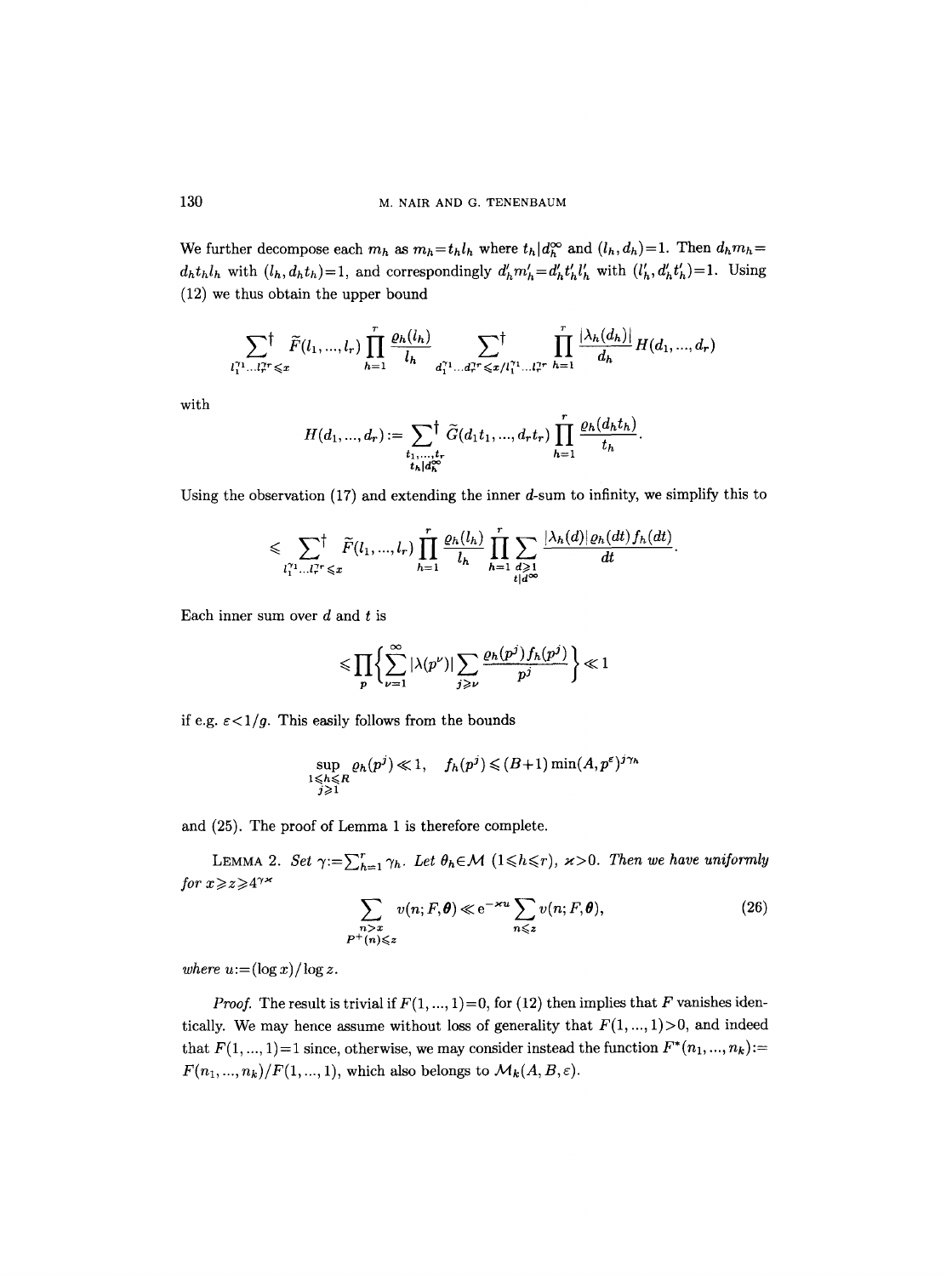Let  $\beta$  satisfy  $0<\beta<1/\gamma-2\varepsilon$  and put  $\beta_h:=\beta\gamma_h$ . The quantity on the left-hand side of (26) does not exceed

$$
\sum_{\substack{n_1^{\gamma_1} \dots n_r^{\gamma_r} > x \\ P^+(n_1, \dots, n_r) \leq z}} \tilde{F}(n_1, \dots, n_r) \prod_{h=1}^r \frac{\theta_h(n_h)}{n_h} \left( \frac{n_1^{\gamma_1} \dots n_r^{\gamma_r}}{x} \right)^{\beta}
$$
\n
$$
\leq x^{-\beta} \sum_{P^+(n_1, \dots, n_r) \leq z} \tilde{F}(n_1, \dots, n_r) \prod_{h=1}^r \frac{\theta_h(n_h)}{n_h} n_h^{\beta_h}.
$$

Let  $\psi_h$  be the multiplicative function defined by  $\psi_h(p^{\nu})=p^{\beta_h\nu}(1-p^{-\beta_h})$ , so that  $n^{\beta_h} = \sum_{d|n} \psi_h(d)$ . Writing  $n_h = m_h d_h$  (1 \le h\langhar), substituting  $n_h^{\beta_h}$  by  $\sum_{d_h|n_h} \psi_h(d_h)$  and inverting the order of the summations, we get the bound

$$
x^{-\beta}\sum_{P^+(d_1\ldots d_r)\leqslant z}\prod_{h=1}^r\frac{\psi_h(d_h)}{d_h}\sum_{P^+(m_1\ldots m_r)\leqslant z}\tilde{F}(d_1m_1,\ldots,d_rm_r)\prod_{h=1}^r\frac{\theta_h(d_hm_h)}{m_h}.
$$

Now write  $m_h = l_h t_h$  with  $(l_h, d_h) = 1$  and  $t_h | d_h^{\infty}$  so that  $d_h m_h = l_h t_h d_h$  with  $(l_h, t_h d_h) = 1$ . The bound is therefore

$$
\leqslant x^{-\beta} S \sum_{P^+(l_1...l_r)\leqslant z} \tilde{F}(l_1,...,l_r) \prod_{h=1}^r \frac{\theta_h(l_h)}{l_h} = x^{-\beta} S \sum_{P^+(l)\leqslant z} v(l;F,\boldsymbol{\theta})
$$

with

$$
S:=\sum_{P^+(d_1...d_r)\leqslant z}\prod_{h=1}^r\frac{\psi_h(d_h)}{d_h}\sum_{t_1|d_1^\infty,...,t_r|d_r^\infty}\widetilde{G}(t_1d_1,...,t_rd_r)\prod_{h=1}^r\frac{g_h(t_hd_h)}{t_h},
$$

where, for each *h*,  $g_h \in \mathcal{M}$  is the sub-multiplicative function defined by (11) for  $k=1$  and  $F = \theta_h \in \mathcal{M}$ . Using the bound (17), we obtain that

$$
S \leqslant \prod_{h=1}^{r} \sum_{P^+(d) \leqslant z} \sum_{t | d^{\infty}} \frac{\psi_h(d) f_h(td) g_h(td)}{td}
$$
  
 
$$
\leqslant \prod_{h=1}^{r} \prod_{p \leqslant z} \left\{ 1 + \sum_{\nu=1}^{\infty} \sum_{j=0}^{\infty} \frac{\psi_h(p^{\nu}) f_h(p^{\nu+j}) g_h(p^{\nu+j})}{p^{\nu+j}} \right\}
$$
  
\n
$$
= \prod_{h=1}^{r} \prod_{p \leqslant z} \left\{ 1 + \sum_{\nu=1}^{\infty} \frac{f_h(p^{\nu}) g_h(p^{\nu}) (p^{\nu \beta_h} - 1)}{p^{\nu}} \right\} \ll 1,
$$

provided we choose  $\beta_h < 1- 2\varepsilon \gamma_h$ . This inequality holds if we take  $\beta = \varkappa / \log z$  and  $z \geqslant 4^{\varkappa \gamma}$ since  $\epsilon < 1/8g^2 < 1/8\gamma$  and  $\log 4 > \frac{4}{3}$ .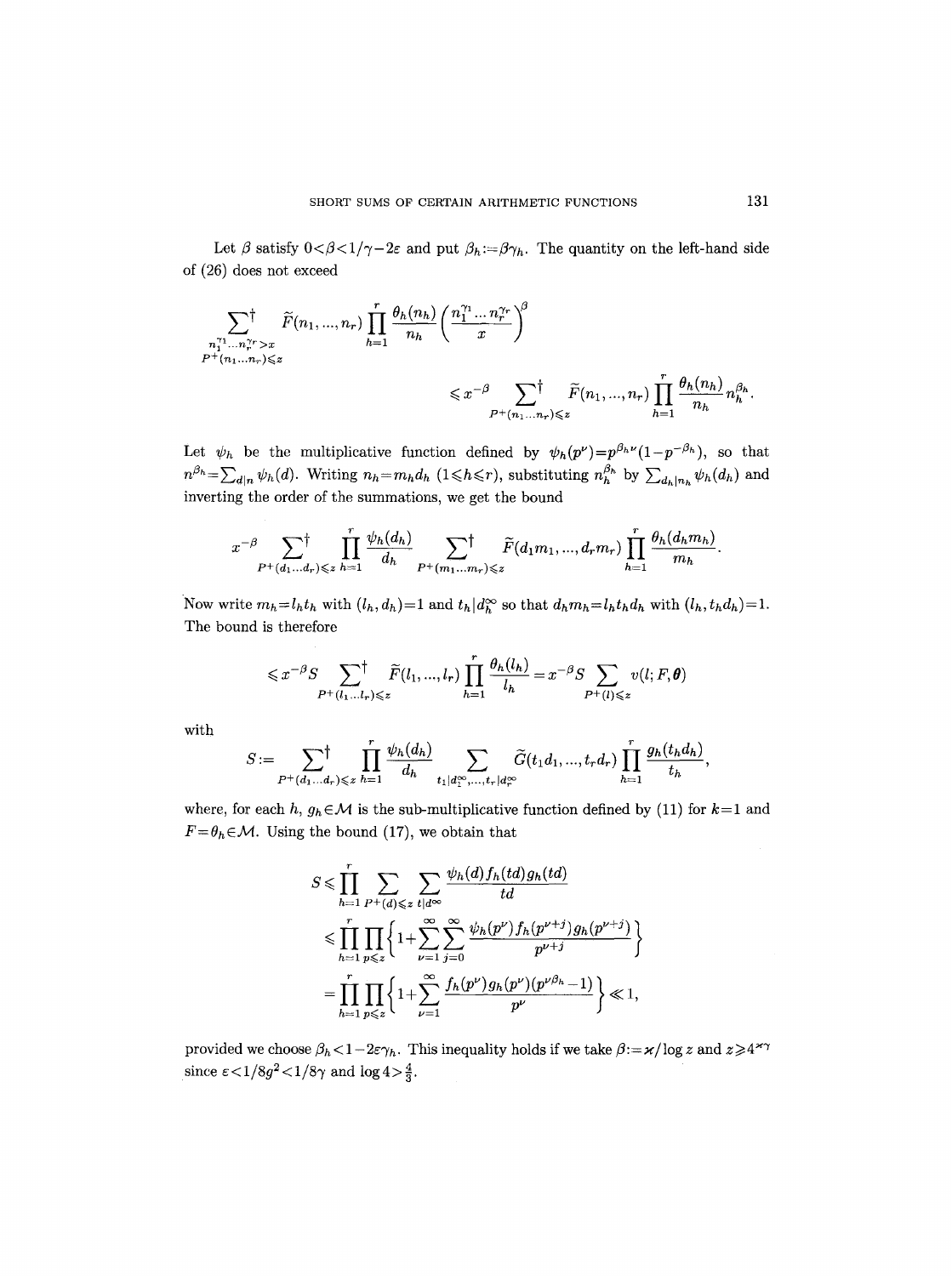We have thus shown that

$$
\sum_{\substack{n>x \ p^+(n)\leqslant z}} v(n; F, \theta) \ll e^{-\varkappa u} \sum_{P^+(n)\leqslant z} v(n; F, \theta). \tag{27}
$$

Let K denote a large constant and put  $w=z^{1/K}$  so that  $1\leq w\leq z$ . In the sum on the right, we may decompose uniquely  $n=ab$  with  $P^+(a) \leq w$ ,  $w < P^-(b)$ ,  $P^+(b) \leq z$ . By (12), (16) and (17) we readily obtain that

$$
v(ab; F, \theta) \leqslant v(a; F, \theta) \sum_{b_1^{r_1} \dots b_r^{r_r} = b} \frac{f_1(b_1) \dots f_r(b_r)}{b_1 \dots b_r},
$$

from which we infer in turn by a standard computation<sup>(2)</sup> that

$$
\sum_{\substack{n>x \ p^+(n)\leqslant z}} v(n; F, \theta) \ll_K e^{-xu} \sum_{P^+(n)\leqslant w} v(n; F, \theta).
$$

If  $w < 2$ , this simplifies directly to the required bound. Otherwise, we use (27) with  $\varkappa = \frac{1}{2}$ and *u=K* to obtain that

$$
\sum_{P^+(n)\leqslant w}v(n;F,\pmb\theta)\leqslant \sum_{n\leqslant z}v(n;F,\pmb\theta)+\sum_{\substack{n>z\\P^+(n)\leqslant w}}v(n;F,\pmb\theta)\leqslant 2\sum_{n\leqslant z}v(n;F,\pmb\theta)
$$

for sufficiently large  $K$ . This implies the required bound and finishes the proof of Lemma 2.

*Completion of the proof of Theorem* 1. As in the proof of Lemma 2, we may assume that  $F(1, ..., 1)=1$ . We also suppose that x is sufficiently large in terms of all the parameters on which the implicit constant of (18) is allowed to depend.

For each  $n \in (x, x+y]$ , let  $\xi_n$  denote the largest of the integers  $\xi$  such that

$$
a_n(\xi) := \prod_{\substack{p^{\nu} \parallel Q(n) \\ p \leq \xi}} p^{\nu} \leq x^{3g^2 \varepsilon}.
$$

We put  $a_n := a_n(\xi_n)$ ,  $b_n := |Q(n)|/a_n$ ,  $q_n := P^-(b_n)$ ,  $q_n^{e(n)}||n$ . Of course, we have

$$
a_n q_n^{e(n)} > x^{3g^2 \varepsilon} \tag{28}
$$

<sup>(&</sup>lt;sup>2</sup>) Involving, in particular, the fact that  $\sum_b f_h(b)/b \ll_K 1$  for all  $h, 1 \leq h \leq r$ .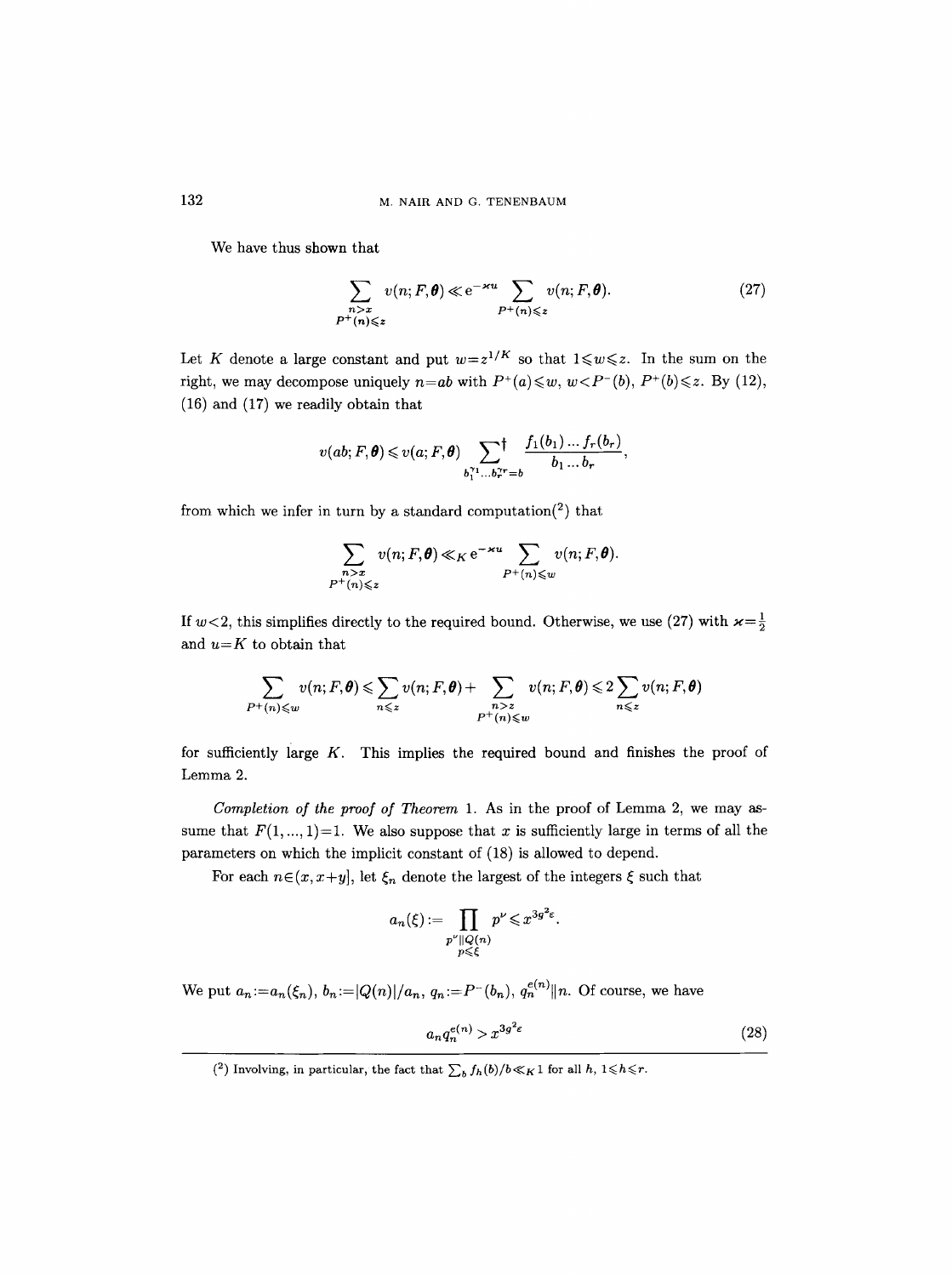and  $P^+(a_n) < q_n$ . Define

$$
a_{hn} := \prod_{\substack{p^{\nu} \parallel R_h(n) \\ p \leq \xi_n}} p^{\nu}, \quad b_{hn} := \prod_{\substack{p^{\nu} \parallel R_h(n) \\ p > \xi_n}} p^{\nu} \quad (1 \leq h \leq r),
$$

so that  $a_n = \prod_{h=1}^r a_{hn}^{\gamma_h}$  and  $b_n = \prod_{h=1}^r b_{hn}^{\gamma_h}$ . From (9), we deduce that

$$
a'_{jn} := \prod_{\substack{p^{\nu} \parallel Q_j(n) \\ p \leq \xi_n}} p^{\nu} = \prod_{h=1}^r a_{hn}^{\gamma_{jh}}, \quad b'_{jn} := \prod_{\substack{p^{\nu} \parallel Q_j(n) \\ p \leq \xi_n}} p^{\nu} = \prod_{h=1}^r a_{hn}^{\gamma_{jh}} \quad (1 \leq j \leq k).
$$

We furthermore observe that

$$
F(Q_1(n), ..., Q_k(n)) = F(a'_{1n}b'_{1n}, ..., a'_{kn}b'_{kn})
$$
  
\n
$$
\leq F(a'_{1n}, ..., a'_{kn}) G(b'_{1n}, ..., b'_{kn})
$$
  
\n
$$
= \widetilde{F}(a_{1n}, ..., a_{rn}) \widetilde{G}(b_{1n}, ..., b_{rn})
$$
\n(29)

and that

$$
\widetilde{G}(b_{1n},...,b_{rn}) \leqslant \min\{A^{\Omega(b_n)}, Bb_n^{\varepsilon\delta/3}\}.
$$
\n(30)

Put

$$
\varepsilon_1\!:=\!3g^2\varepsilon,\quad \varepsilon_2\!:=\!\tfrac12\varepsilon_1,\quad \varepsilon_3\!:=\!\tfrac12g\varepsilon.
$$

We split the integers of  $(x, x+y)$  into four disjoint classes, according to the conditions:

 $(C_1)$   $a_n \leqslant x^{\varepsilon_2}$ ,  $q_n > x^{\varepsilon_3}$ ,  $(C_2)$   $a_n \leq x^{\varepsilon_2}$ ,  $q_n \leq x^{\varepsilon_3}$ ,  $(C_3)$   $x^{\varepsilon_2} < a_n \leq x^{\varepsilon_1}$ ,  $P^+(a_n) \leq w$ ,  $(C_4)$   $x^{\varepsilon_2} < a_n \leq x^{\varepsilon_1}$ ,  $P^+(a_n) > w$ ,

where w is a parameter to be chosen later. Let  $S_i$  (1 $\leq i \leq 4$ ) denote the contribution from the integers of  $C_i$  to the left-hand side of (18).

*Estimation of*  $S_1$ . We have  $P^-(b_n)=q_n > x^{\varepsilon_3}$  for  $n \in C_1$ , and so

$$
x^{\varepsilon_3\Omega(b_n)} \leqslant b_n \leqslant |Q(n)| \ll ||Q||x^g \ll x^{g+1/\delta}.
$$

Hence  $\Omega(b_n) \ll 1$ . From (29) and (30) we therefore obtain that

$$
S_1 \ll \sum_{m_1^{\gamma_1} \dots m_r^{\gamma_r} \leq x^{\varepsilon_2}} \tilde{F}(m_1, ..., m_r) \sum_{\substack{x < n \leq x+y \\ m_h | R_h(n) \ (1 \leq h \leq r) \\ P^-(Q^*(n)/m_1 ... m_r) > x^{\varepsilon_3}}} 1. \tag{31}
$$

Consider the inner sum. When  $r=1$ , i.e.  $Q^* = R_1$ , Brun's sieve easily yields the estimate

$$
\ll \frac{y}{m_1} \varrho_1(m_1) \prod_{\substack{p \leqslant x^{\varepsilon_3} \\ p \nmid m_1}} \left(1 - \frac{\varrho(p)}{p}\right),
$$

since  $y/m_1 > x^{\varepsilon_2}$ . For further details of this argument see e.g. [5, p. 264].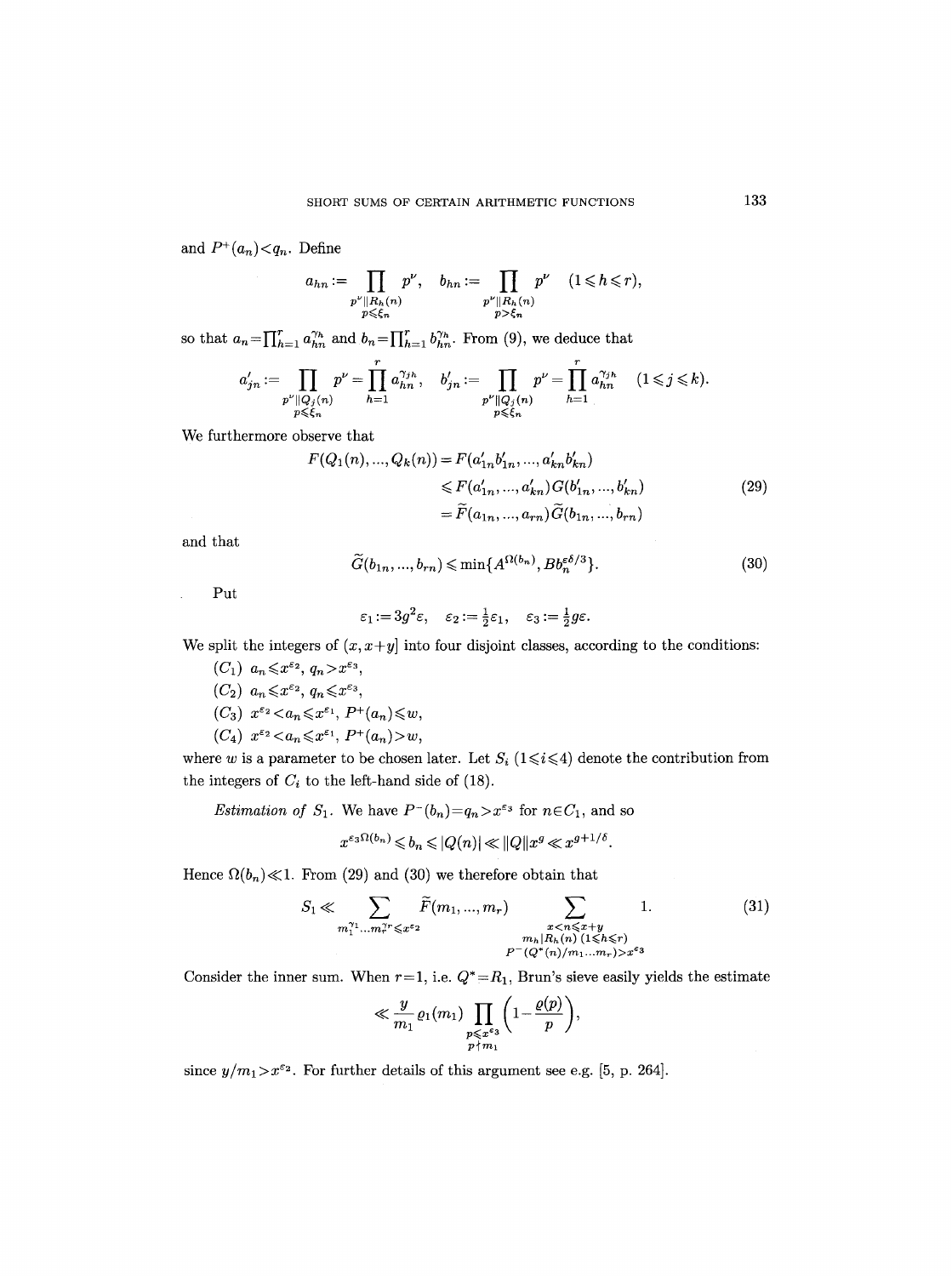If  $r \geq 2$ , we must proceed more carefully, employing an argument analogous to that of [8, Lemma 3.4]. Since  $R_h$  and  $R_i$  have no common zero for  $h \neq i$ , there exist  $U, V \in \mathbb{Z}[X]$ such that

$$
R_h(X)U(X)+R_i(X)V(X)=R_{hi},
$$

where  $\mathcal{R}_{hi}$  is the resultant of  $R_h$  and  $R_i$ . Hence  $(m_h, m_i)|\mathcal{R}_{hi}$  whenever  $m_h|R_h(n)$ ,  $m_i | R_i(n)$  and  $h \neq i$ . Further, if  $\mathcal{D}(T)$  denotes the discriminant of a polynomial T, we have that  $\mathcal{D}(R_hR_i)=\mathcal{D}(R_h)\mathcal{D}(R_i)\mathcal{R}_{hi}^2$  and hence  $(m_h, m_i)|\mathcal{D}(R_hR_i)$ . Since  $R_hR_i|Q^*$ , we have that  $\mathcal{D}(R_hR_i)|\mathcal{D}(Q^*)=D^*$  and so  $(m_h,m_i)|D^*$  for any  $h\neq i$ . Proofs of these algebraic facts may be found e.g. in [6, pp. 443-453].

Writing  $m_h=n_hd_h$  ( $1\leq h\leq r$ ) where  $d_h:=(m_h,D^*)$ , we have  $(m_h,m_i)|d_h$  and so  $(n_h, n_i)=1$  for  $h\neq i$ . We estimate the inner sum of (31) by replacing the conditions  $m_h |R_h(n)$  by  $n_h |R_h(n)$  and observe that the sum is empty unless all  $d_h$  divide  $\overline{D}$ . Since the  $n_h$  are pairwise coprime and  $y/(n_1 ... n_r) \geqslant y/a_n \geqslant x^{\epsilon_2/2}$ , Brun's (or Selberg's) sieve yields the estimate

$$
S_1\ll y\sum_{d_1|\overline{D},\ldots,d_r|\overline{D}}\prod_{h=1}^rf_h(d_h)\sum_{n_1,\ldots,n_r}\stackrel{\leftarrow}{F}(n_1,\ldots,n_r)\prod_{h=1}^r\underbrace{\frac{\varrho_h(n_h)}{n_h}}_{p\ntimes x^{\varepsilon_3}}\prod_{\substack{p\leqslant x^{\varepsilon_3}\\p\nmid n_1\ldots n_r}}\bigg(1-\frac{\varrho(p)}{p}\bigg),
$$

where we have used (12) and (17). Since  $\rho(p) \leq \min(q, p-1)$  by our assumption that Q has no fixed prime factor, the last product is

$$
\ll \prod_{h=1}^r \left(\frac{\varphi(n_h)}{n_h}\right)^g \prod_{p \leqslant x^{\epsilon_3}} \left(1 - \frac{\varrho(p)}{p}\right).
$$

Hence, writing

$$
\theta_h(n) := (\varphi(n)/n)^g, \quad \sigma_h(n) := \varrho_h(n)\theta_h(n) \quad (1 \leq h \leq r)
$$
 (32)

we obtain

$$
S_1 \ll y \prod_{p \leqslant x^{\varepsilon_3}} \left(1 - \frac{\varrho(p)}{p}\right) \sum_{n \leqslant x} v(n; F, \sigma).
$$

Since  $\theta_h(n)$  trivially satisfies the requirements of Lemma 1, we obtain that this bound is compatible with (18).

*Estimation of*  $S_2$ . Let  $n \in C_2$ . Then we see from (28) that  $Q(n)$  must be divisible by a prime power  $q^e > x^{e_1 - e_2} = x^{e_2}$  with  $q \leq x^{e_3}$ . Hence there is an *h*,  $1 \leq h \leq r$ , such that  $q^{\nu}|R_h(n)$  with  $q^{\nu} \geq q^{e/r} \geq x^{3\epsilon_3}$ . Let  $\nu(q)$  denote the least integer such that  $q^{\nu(q)} > x^{3\epsilon_3}$ . Then  $\nu(q) \geq 3$  and  $q^{\nu(q)-1} \leq x^{3\epsilon_3}$  so  $q^{\nu(q)} \leq q^{4\epsilon_3} \leq y$ . Since  $q^{\nu(q)} | Q^*(n)$  we may hence write

$$
S_2 \leq 2 \max_{n \leq 2x} F(|Q_1(n)|, ..., |Q_k(n)|) \sum_{q \leq x^{\epsilon_3}} \frac{y \varrho^*(q^{\nu(q)})}{q^{\nu(q)}}.
$$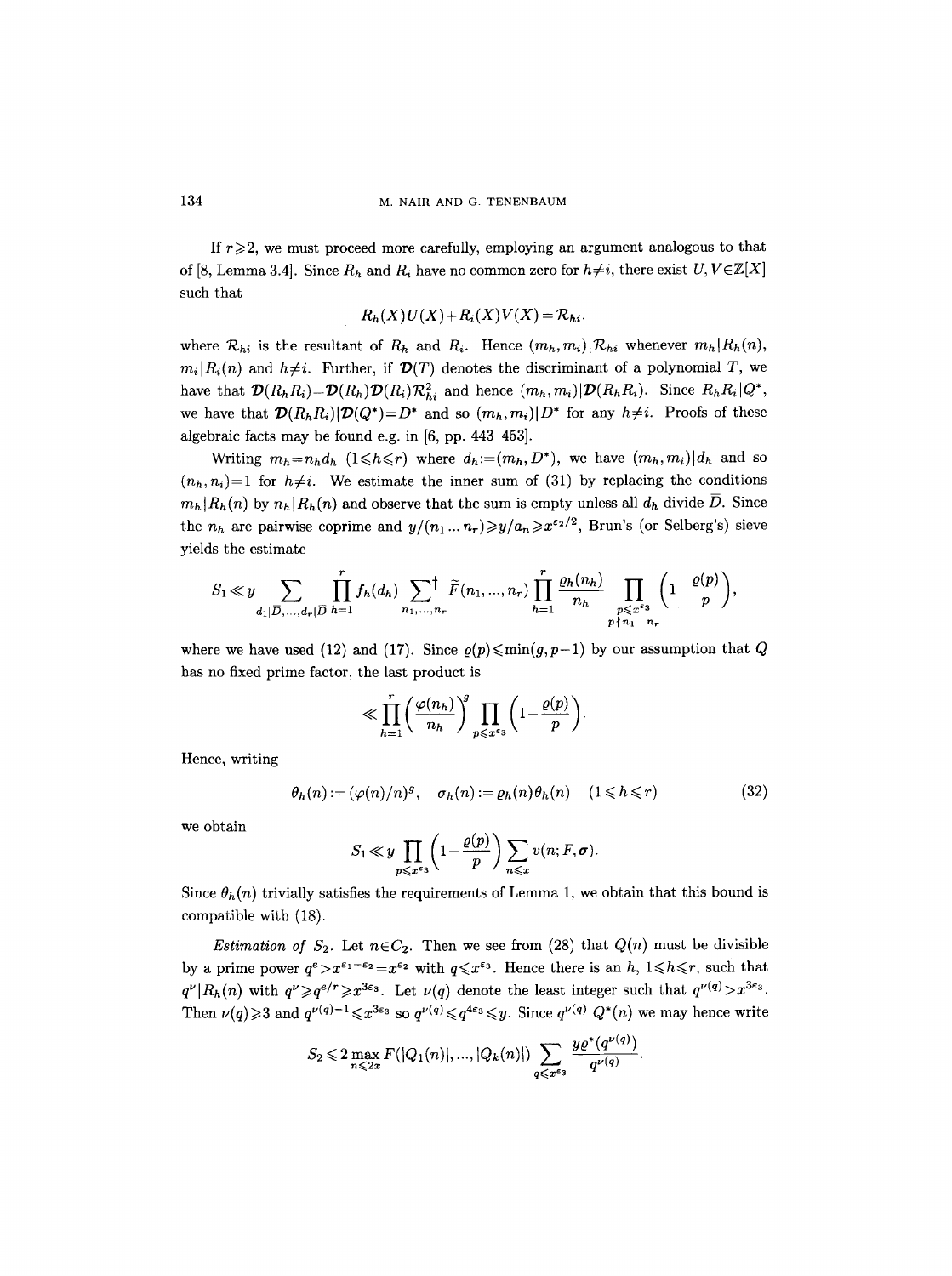With the bound  $F(|Q_1(n)|, ..., |Q_k(n)|) \leq G(|Q_1(n)|, ..., |Q_k(n)|) \leq B|Q(n)|^{\epsilon \delta/3}$ , we deduce that

$$
S_2 \ll ||Q||^{\varepsilon \delta/3} x^{\varepsilon \delta/3} \frac{y}{x^{3\varepsilon_3}} x^{\varepsilon_3} \ll y x^{-\varepsilon/3},\tag{33}
$$

taking account of the assumption that  $||Q|| \leq x^{1/\delta}$ . Now we note that the right-hand side of (18) is  $\gg y/(\log x)^g$  since  $v(1; F; \rho) = F(1, ..., 1) = 1$  and  $\rho(p) \leq g$  for all p. Hence the estimate (33) for  $S_2$  is also of the required order of magnitude.

*Estimation of*  $S_3$  and  $S_4$ . We begin by an estimate which is common to  $S_3$  and  $S_4$ . For all *n* in  $C_3 \cup C_4$ , we have

$$
b_n = |Q(n)|/a_n \leq (g+1) ||Q|| (2x)^g/x^{\varepsilon_2} \leq x^{g+1/\delta}.
$$

Since

$$
P^+(a_n)^{\Omega(b_n)} < P^-(b_n)^{\Omega(b_n)} \leqslant b_n,
$$

we deduce from (30) that

$$
\widetilde{G}(b_{1n},...,b_{rn}) \ll x^{E(a_n)},
$$

with

$$
E(a) := \min\{g\varepsilon, s/\log P^+(a)\}, \quad s := (g+1/\delta)\log A.
$$

Therefore, using (12), we may write

$$
S_3 + S_4 \ll \sum_{m_1^{\gamma_1} \dots m_r^{\gamma_r} \leq x^{\varepsilon_1}} \tilde{F}(m_1, \dots, m_r) x^{E(m'')} \sum_{\substack{x < n \leq x+y \\ m_h | R_h(n) \ (1 \leq h \leq r) \\ P^-(Q^*(n)/m_1 \dots m_r) > P^+(m_1 \dots m_r)}} 1. \tag{34}
$$

Employing the sieve as in  $S_1$  to bound the inner sum, we arrive at

$$
S_3 + S_4 \ll y \sum_{\substack{x^{\varepsilon_2}/\overline{D}^r < n \leq x^{\varepsilon_1} \\ (n,\overline{D}) = 1}} v(n;F,\sigma) x^{E(n)} \prod_{p \leq P^+(n)} \left(1 - \frac{\varrho(p)}{p}\right),\tag{35}
$$

where  $\sigma = (\sigma_1, ..., \sigma_r)$  is defined by (32). Moreover,  $S_3$  and  $S_4$  correspond respectively to the extra conditions  $P^+(n) \leq w$ ,  $P^+(n) > w$ .

Since we have  $\widetilde{F}(n_1, ..., n_r) \le \widetilde{G}(n_1, ..., n_r) \le Bn^{\varepsilon\delta/3} \ll x^{\varepsilon/3}$ , and  $\varrho_h(n_h) \le g^{\omega(n_h)}$  when  $(n_h, \overline{D}) = 1$ , we may write, using the trivial bound of 1 for the product over p in (35),

$$
S_3\ll yx^{g\varepsilon}\sum_{\substack{n_1,\ldots,n_r\\x^{\varepsilon_2}/D^r
$$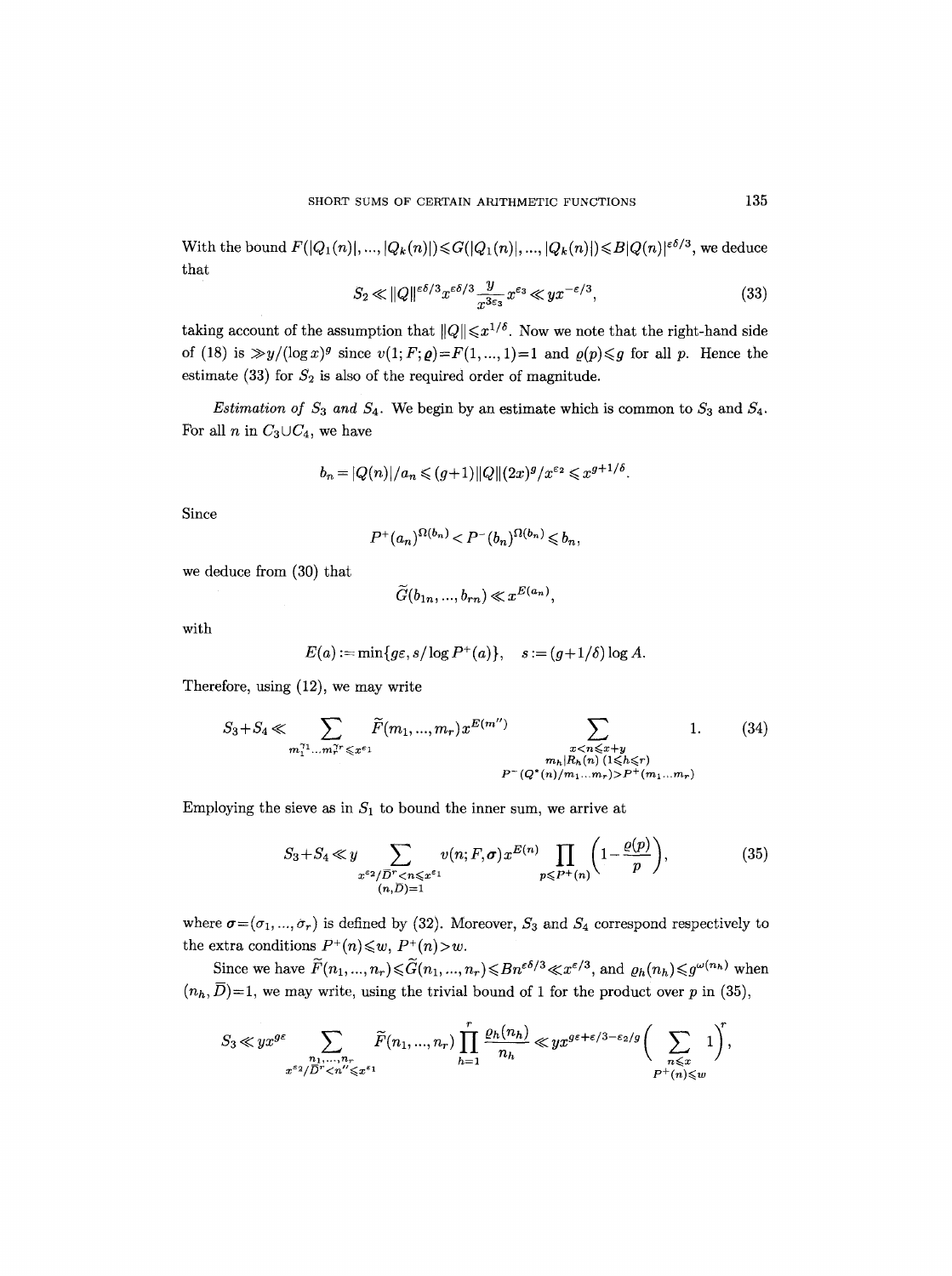where we have used the fact that  $\prod_{h=1}^r n_h \geq (\prod_{h=1}^r n_h^{\gamma_h})^{1/g} \gg x^{\varepsilon_3/g}$ . We now choose

$$
w := 2Ag\overline{D}^r 4^{(s+1)/\epsilon_2}.\tag{36}
$$

This implies that the last sum over n is  $\ll (\log x)^w$ , and in turn shows that  $S_3$  is of the required order of magnitude.

It remains to estimate  $S_4$ . We consider the sub-sum of (35) corresponding to  $P^+(n) > w$ , which we expand by writing  $n=q^{\nu}m$  with  $P^+(m) < q$ . We observe that  $v(n;F,\sigma)$   $\leq$   $(Ag/q)^{\nu}v(m;F,\sigma)$  by (12) and (13), and hence we get

$$
S_3 \ll y \prod_{p \leq x} \left(1 - \frac{\varrho(p)}{p}\right) T_3
$$

with

$$
T_3 := \sum_{\substack{w < q \leqslant x^{\varepsilon_1} \\ \nu \geqslant 1}} x^{s/\log q} \left(\frac{Ag}{q}\right)^{\nu} \prod_{q < p \leqslant x} \left(1 - \frac{\varrho(p)}{p}\right)^{-1} \sum_{\substack{x^{\varepsilon_2}/q^{\nu}D^r < m \leqslant x^{\varepsilon_1}/q^{\nu} \\ P^+(m) \leqslant q}} v(m; F, \sigma).
$$

The last product over p is clearly  $\ll (\log x / \log q)^g$ . For each given q and v, the inner m-sum may be bounded by applying Lemma 2 with  $\varkappa=(s+1)/\varepsilon_2$  and then Lemma 1, having checked that our choice for w guarantees that  $w>4^{xg}$ . We obtain

$$
T_3 \ll \sum_{\substack{w < q \leqslant x^{\varepsilon_1} \\ \nu \geqslant 1}} x^{-1/\log q} \left(\frac{\log x}{\log q}\right)^g \left(\frac{Age^* D^r}{q}\right)^{\nu} \sum_{m \leqslant x} v(m; F, \varrho)
$$
  

$$
\ll \sum_{q \leqslant x} \frac{x^{-1/2 \log q}}{q} \sum_{m \leqslant x} v(m; F, \varrho) \ll \sum_{m \leqslant x} v(m; F, \varrho).
$$

This is also compatible with (18) and therefore completes the proof of Theorem 1.

#### 5. Proofs of Corollaries 1 and 2

Put  $n=mq+a$  and define  $P_j \in \mathbb{Z}[X]$  by

$$
P_j(X) = Q_j(qX + a) \quad (1 \leq j \leq k).
$$

Then

$$
\sum_{\substack{x < n \leq x+y \\ n \equiv a \pmod{q}}} F(|Q_1(n)|, \dots, |Q_k(n)|) \\
= \sum_{(x-a)/q < m \leqslant (x-a)/q+y/q} F(|P_1(m)|, \dots, |P_k(m)|).\n\tag{37}
$$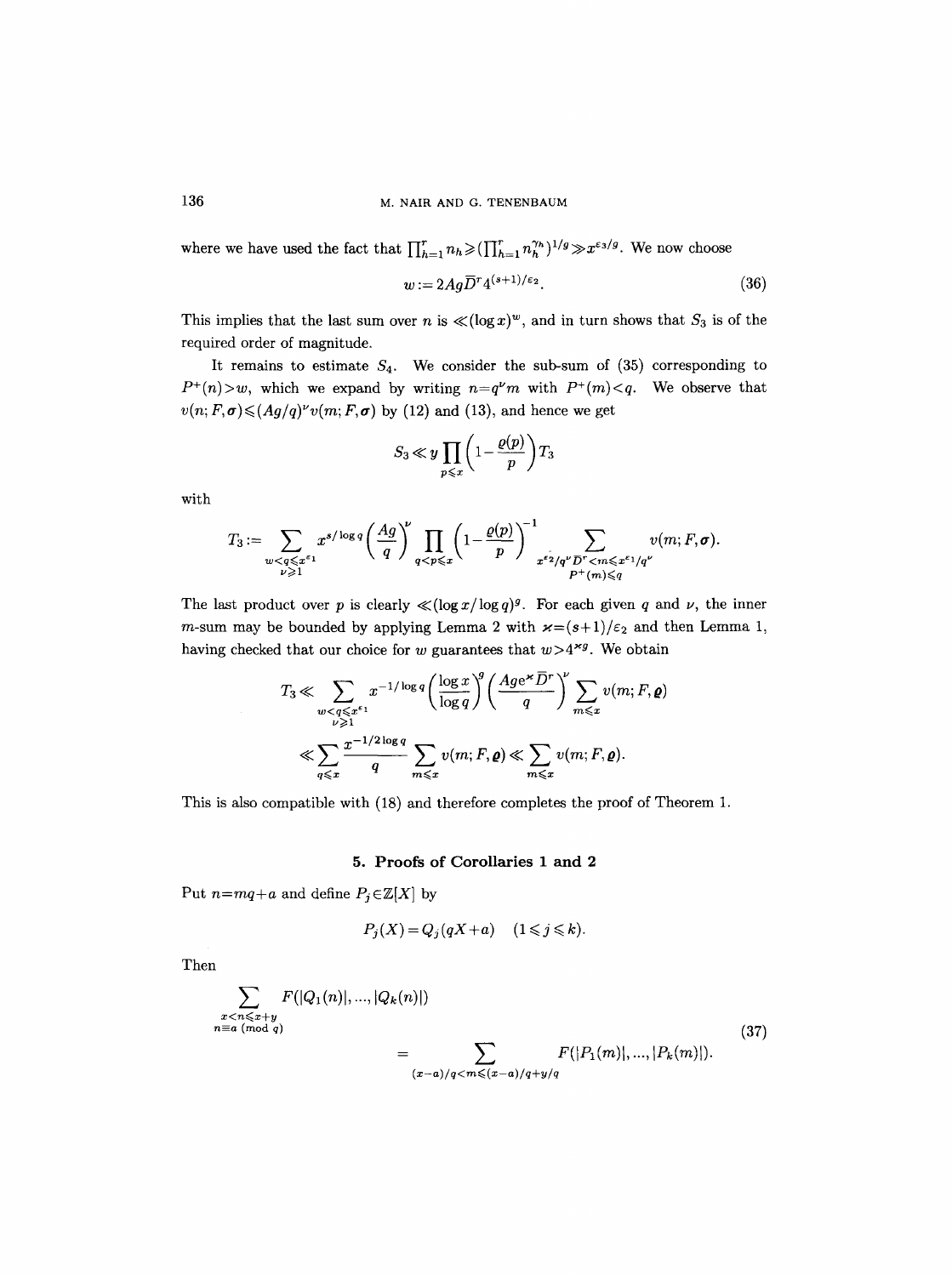Put  $P:=P_1...P_k$  and denote by  $P^*$  the square-free kernel of P. Since each  $R_h(qX+a)$ is also irreducible, we have that

$$
P^*(X) = \prod_{h=1}^r R_h(qX + a) = Q^*(qX + a).
$$

Let  $\eta_j$   $(1 \leq j \leq g^*)$  be the zeros of  $Q^*$ . Then the zeros of  $P^*$  are  $(\eta_j-a)/q$   $(1 \leq j \leq g^*)$  and thus, denoting by  $D_1^*$  the discriminant of  $P^*$ , we have

$$
D_1^* = (a_g \cdot q^{g^*})^{2(g^* - 1)} \prod_{1 \le i < j \le g^*} \left( \frac{\eta_j - a}{q} - \frac{\eta_i - a}{q} \right)^2 = q^{g^*(g^* - 1)} D^*.
$$
 (38)

A simple computation using  $(q, Q(a))=1$  shows that if  $\varrho'_h$  is the rho-function for  $R_h(qX+a)$  then for p prime and  $1 \le h \le r$  we have

$$
\rho'_h(p) = 0 \quad \text{if } p \mid q,
$$
  
\n
$$
\rho'_h(p^{\nu}) = \rho_h(p^{\nu}) \quad \text{if } p \nmid q, \nu \ge 1,
$$

so that, writing  $\rho'={\rho}_P$ ,

$$
\varrho'(p)=0 \quad (\text{if } p|q), \quad \varrho'(p^{\nu})=\varrho(p^{\nu}) \quad (\text{if } p\nmid q, \nu\geq 1).
$$

These facts imply that P has no fixed prime divisor. Moreover, setting  ${\bf q}'=(q'_1, ..., q'_r)$ , we may write

$$
\prod_{p\leqslant (x-a)/q}\left(1-\frac{\varrho'(p)}{p}\right)=\prod_{\substack{p\leqslant (x-a)/q\\p\,|\,q}}\left(1-\frac{\varrho(p)}{p}\right)\ll \prod_{\substack{p\leqslant x\\p\,|\,q}}\left(1-\frac{\varrho(p)}{p}\right),
$$

since  $(x-a)/q \gg x^{\beta}$ —see [5, Lemma 2(i)] for more details of this argument. By (38), we also deduce that

$$
\overline{D}_1:=\prod_{\substack{p^\nu\parallel D_1^{\star}\\ \varrho'(p)\neq 0}}p^\nu=\prod_{\substack{p^\nu\parallel D_1^{\star},\, p\nmid q\\ \varrho'(p)\neq 0}}p^\nu=\prod_{\substack{p^\nu\parallel D^{\star},\, p\nmid q\\ \varrho'(p)\neq 0}}p^\nu=\prod_{\substack{p^\nu\parallel D^{\star},\, p\nmid q\\ \varrho(p)\neq 0}}p^\nu
$$

and hence  $\overline{D}_1|\overline{D}$ . A final observation is that

$$
\sum_{n \leqslant (x-a)/q} v(n; F, \mathbf{Q'}) = \sum_{\substack{n \leqslant (x-a)/q \\ (n,q)=1}} v(n; F, \mathbf{Q}) \leqslant \sum_{\substack{n \leqslant x \\ (n,q)=1}} v(n; F, \mathbf{Q}).
$$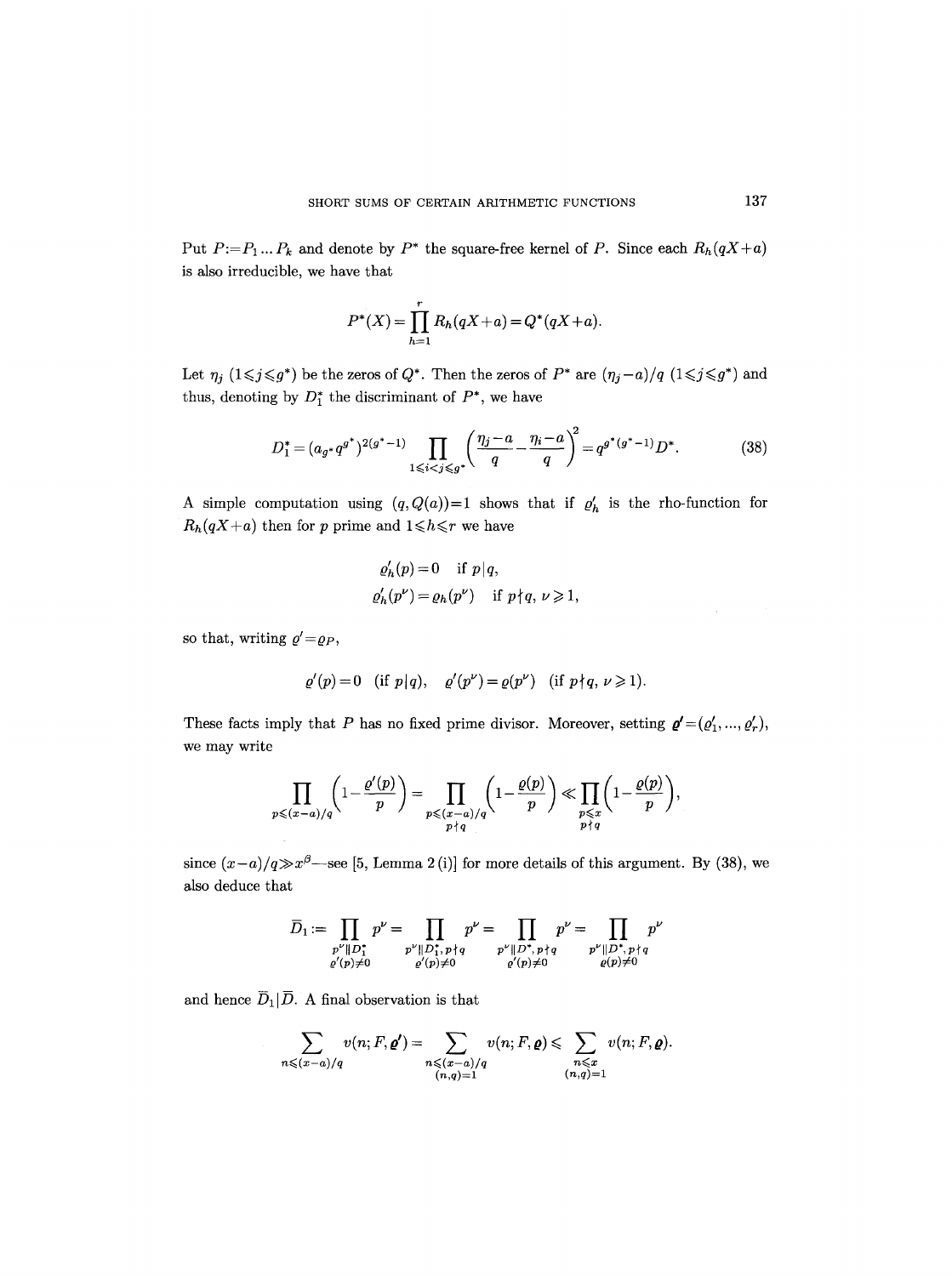We can now apply Theorem 1 to the right-hand side of (37) (with  $\varepsilon$  in Theorem 1 replaced by  $\frac{1}{2}\varepsilon\beta$ ) to deduce that

$$
\sum_{\substack{x < n \leqslant x+y \\ n \equiv a \pmod{q}}} F(|Q_1(n)|, ..., |Q_k(n)|) \ll \frac{y}{q} \prod_{\substack{p \leqslant x \\ p \nmid q}} \left(1 - \frac{\varrho(p)}{p}\right) \sum_{\substack{n \leqslant x \\ (n,q)=1}} v(n; F, \varrho)
$$

provided that (i)  $y/q \geq (x-a)/q$   $4g^2 \epsilon \beta/2$ , (ii)  $y \leq x-a$  and (iii)  $x \geq c_0 ||P||^{\delta}$ . It remains to confirm that these conditions hold. Now

$$
(x-a)^{2g^2\varepsilon\beta}q^{1-2g^2\varepsilon\beta}{\leqslant} y^{\beta/2}y^{(1-\beta)(1-2g^2\varepsilon\beta)}{\leqslant} y^{1-\beta/2}{\leqslant} y,
$$

so (i) holds. Next, using  $||P|| \leq q^g ||Q||$  and  $x \geq c_1 ||Q||^{2\delta}$ , we have that  $x \geq c_1 ||P||^{2\delta} q^{-2g\delta}$ . Hence  $xq \geq c_1 ||P||^{2\delta}$  and thus  $x^2 \geq c_1 ||P||^{2\delta}$ . So the choice  $c_1 = c_0^2$  suffices to confirm (iii). Finally, for (ii), it is easily checked that if  $x-a < y \leq x$  then we have the trivial estimate

$$
\sum_{2(x-a)/q < m \leqslant (x-a)/q+y/q} F(|P_1(m)|, \dots, |P_k(m)|) \ll \left(\frac{y}{q} - \frac{x-a}{q} + 1\right) \|P\|^{e\beta\delta/6}
$$
\n
$$
\ll \frac{y^{1-\beta}}{q} \|P\|^{e\beta\delta/6}
$$
\n
$$
\ll \frac{y}{q} \left(\frac{\|P\|^{e\delta/6}}{x}\right)^{\beta} \ll \frac{y}{q} x^{-\beta/2},
$$

which is smaller than the required bound. The proof of Corollary 1 is thus complete.

Corollary 2 follows immediately from Corollary 1 on noticing that, when the  $Q_j$  are irreducible and mutually coprime, we have  $k=r$ ,  $\gamma_j=1$  and  $n'_j=n_j$  for all j.

## **6. Proofs of Corollaries 3 and 4**

Proof of Corollary 3. A quick computation confirms that the function F of k variables defined by

$$
F(n_1, ..., n_k) = \prod_{j=1}^k F_j(n_j)
$$

belongs to  $\mathcal{M}_k(A, B^k, \frac{1}{3} \varepsilon \delta)$ . Further the coprimality condition enables us to write each  $Q_j$ as  $Q_j = \prod_{r_{j-1} < h \leq r_j} R^{\gamma_h}_h$  where  $r_k = r$  is the number of irreducible factors of  $Q = \prod_{h=1}^r R^{\gamma_h}_h$ . Hence, in the notation of  $\S2$ ,

$$
\gamma_{jh} = \begin{cases} \gamma_h & \text{if } r_{j-1} < h \le r_j, \\ 0 & \text{otherwise,} \end{cases}
$$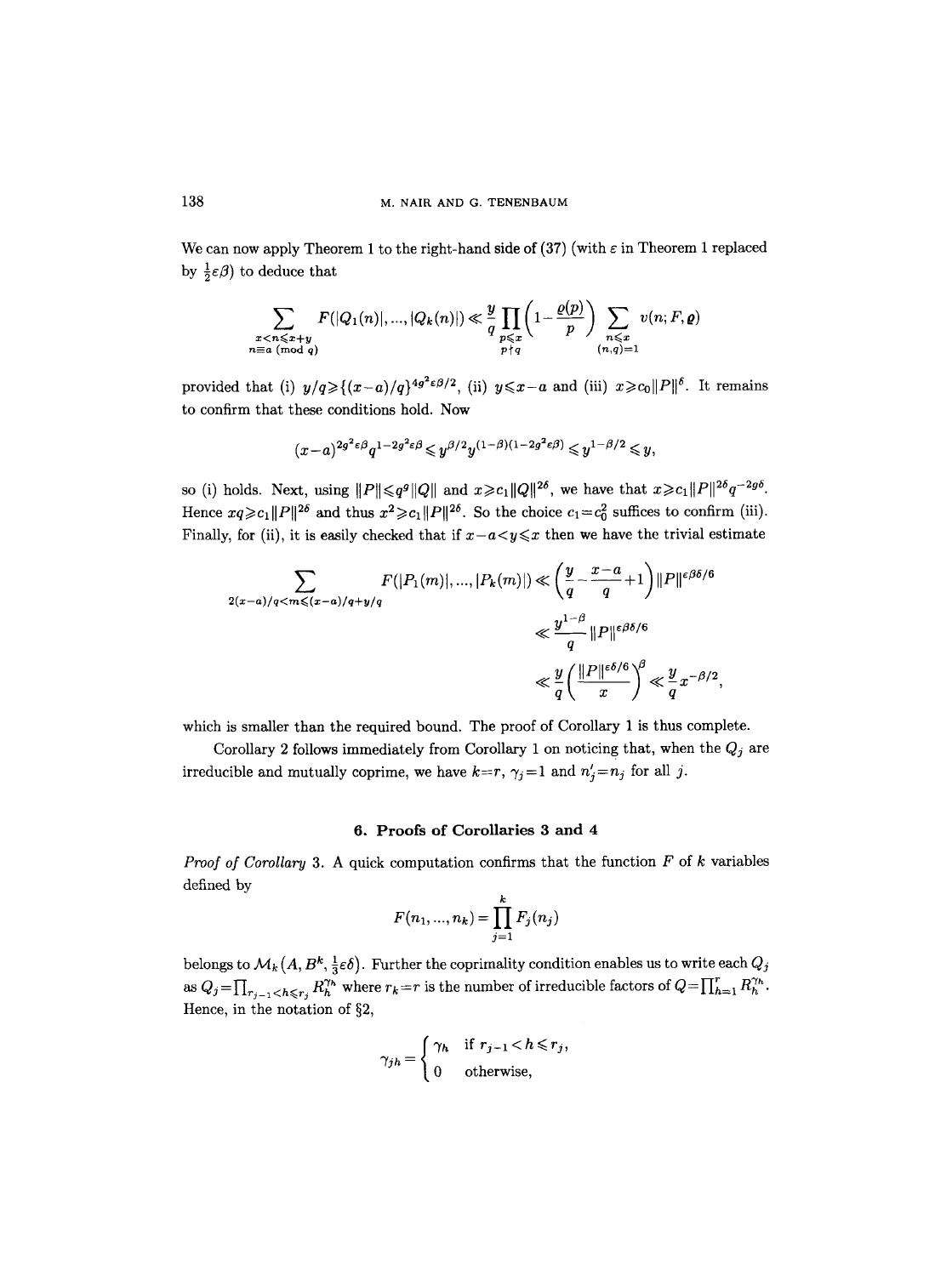for each  $j \in [1, k]$ , and with  $r_0 := 0$ . Thus with  $\rho_h := \rho_{R_h}$ , we obtain that

$$
v(n; F, \rho) = \sum_{n_1^{r_1} \dots n_k^{r_k} = n} \left( \prod_{j=1}^k F_j \left( \prod_{h=1}^r n_h^{\gamma_{jh}} \right) \right) \prod_{h=1}^r \frac{\varrho_h(n_h)}{n_h}
$$
  
\n
$$
= \sum_{n_1^{r_1} \dots n_k^{r_k} = n} \left( \prod_{j=1}^k F_j \left( \prod_{r_{j-1} < h \leq r_j} n_h^{\gamma_h} \right) \right) \prod_{h=1}^r \frac{\varrho_h(n_h)}{n_h}
$$
  
\n
$$
\leq \prod_{j=1}^k \sum_{n_{r_{j-1}^{r_{j-1}+1} \dots n_{r_j}^{r_{r_j}} \leq x} F_j \left( \prod_{r_{j-1} < h \leq r_j} n_h^{\gamma_h} \right) \prod_{r_{j-1} < h \leq r_j} \frac{\varrho_h(n_h)}{n_h}.
$$
\n(39)

At this stage, we observe that for all  $j \in [1, k]$  and any  $n_h \geq 1$   $(r_{j-1} < h \leq r_j)$  we have

$$
\prod_{h=1}^{r} \frac{\varrho_h(n_h)}{n_h} \leqslant \frac{\varrho_{Q_j}(\prod_{r_{j-1} < h \leqslant r_j} n_h^{\gamma_h})}{\prod_{r_{j-1} < h \leqslant r_j} n_h^{\gamma_h}}.\tag{40}
$$

To see this, consider a typical prime p dividing  $\prod_{r_j=1}$   $\leq h \leq r_j$   $n_h$ . Then, since the  $n_h$  are mutually coprime, there is a unique index, say *l*, such that  $p|n_l$ , and  $p\nmid n_h$  for  $h\neq l$ . Let  $p^{\alpha}||n_l$ . The contribution of  $p^{\alpha}$  to the left-hand side of (40) is

$$
\frac{\varrho_l(p^\alpha)}{p^\alpha}=\frac{\varrho_l(p)}{p^\alpha}
$$

since  $p \nmid D$  and  $\mathcal{D}(R_l)|D=\mathcal{D}(Q)$ . The contribution of  $p^{\alpha}$  to the right-hand side of (40) is

$$
\frac{\varrho_{Q_l}(p^{\alpha \gamma_l})}{p^{\alpha \gamma_l}} = \sum_{r_{j-1} < h \leq r_j} \frac{\varrho_h(p)}{p^{\lceil \alpha \gamma_l / \gamma_h \rceil}} \geqslant \frac{\varrho_l(p)}{p^{\alpha}},
$$

where the equality is a classical fact about polynomial congruences—see e.g.  $[8,$  equation (2.11)]. Here and in the sequel we let  $[u]$  denote the smallest integer larger than or equal to  $u$ . This implies  $(40)$ .

Inserting (40) into (39), we obtain

$$
v(n; F, \varrho) \leq \prod_{j=1}^{k} \sum_{n \leq x} \frac{F_j(n) \varrho_{Q_j}(n)}{n}
$$

and the result now follows from Theorem 1.

*Proof of Corollary* 4. We have (see e.g. [2, Lemma 61.1])

$$
\Delta(mn) \leqslant \tau(m)\Delta(n) \quad ((m, n) = 1).
$$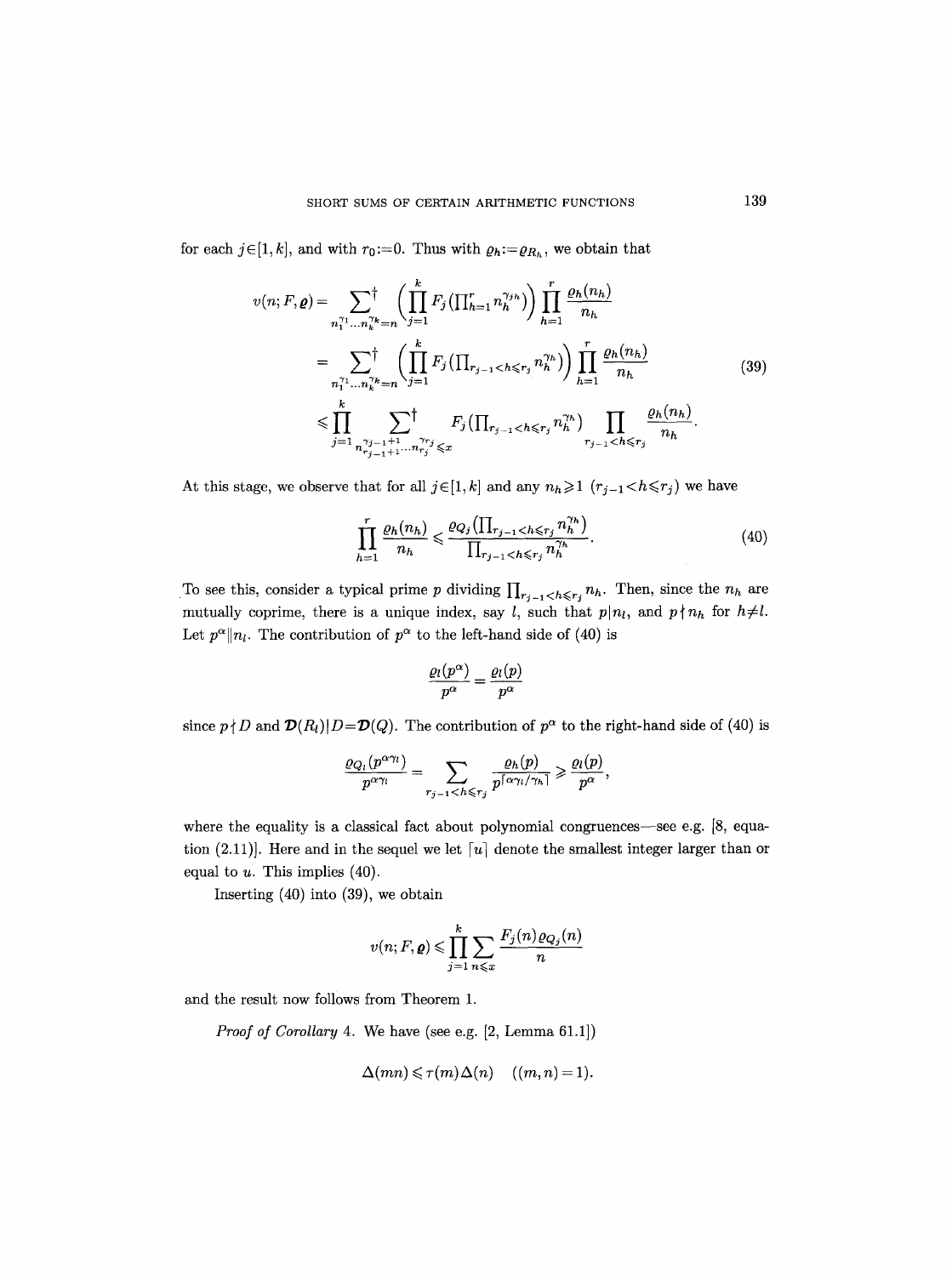Hence, given arbitrary  $\varepsilon_0 \in ]0, 1[$ , we have  $\Delta^t \in \mathcal{M}(2^t, B, \varepsilon_0)$  for some  $B = B(t, \varepsilon_0) \geq 1$ , and we are in a position to apply Corollary 2, which implies that

$$
\sum_{x < n \leqslant x+y} \Delta(|Q(n)|)^t \ll y \prod_{p \leqslant x} \left(1 - \frac{\varrho(p)}{p}\right) \sum_{n \leqslant x} \frac{\Delta(n)^t \varrho(n)}{n}.
$$

Now Lemma 2.2 of Tenenbaum [9] states that

$$
\sum_{n\leqslant x}\frac{\Delta(n)^t\varrho(n)}{n}\ll (\log x)^{\beta(t)}\mathcal{L}(\log x)^{\sqrt{2t}+o(1)},
$$

and combining this with the classical estimate

$$
\prod_{p\leqslant x}\left(1-\frac{\varrho(p)}{p}\right)\ll \frac{1}{\log x}
$$

completes the proof of Corollary 4.

## **7. Proof of Corollary 6**

As in the proof of Lemma 2, we assume  $F(1,..., 1)=1$ . We next note that we may then restrict to the case when  $z \ge z_0$  with arbitrary large  $z_0 = z_0(x, \varepsilon, \delta, g)$ . Indeed, when  $2^{x/2g^2\varepsilon} \leq z \leq z_0$ , the left-hand side of (21) is trivially  $\ll (\log x)^{O(1)}$ , which is of smaller order of magnitude than the right-hand side.

Let  $\beta = x/\log z$  and let  $\chi(n)$  denote the completely multiplicative function defined by  $\chi(p)=p^{\beta}$  if  $p\leqslant z$ ,  $\chi(p)=1$  otherwise, and put

$$
F_1(n_1, ..., n_k) := F(n_1, ..., n_k) \chi(n_k).
$$

We have  $\chi(n)=n^{\beta}$  when  $P^+(n)\leqslant z$ . Since  $|Q_k(n)|\gg x$  for  $x\leqslant n\leqslant x+y$ , the sum on the right-hand side of (21) is

$$
\ll x^{-\beta} \sum_{x < n \leqslant x+y} F_1(|Q_1(n)|, ..., |Q_k(n)|) = e^{-\varkappa u} \sum_{x < n \leqslant x+y} F_1(|Q_1(n)|, ..., |Q_k(n)|).
$$

With a suitable choice of  $z_0$ , we have  $\beta < \frac{1}{12} \varepsilon \delta$ , and it may be readily checked that  $F_1 \in \mathcal{M}_k(Ae^{\varkappa}, B, \frac{1}{3}\varepsilon\delta)$ . We may hence apply Theorem 1 to  $F_1$ , with the result that

$$
\sum_{\substack{x < n \leqslant x+y \\ P^+(|Q_k(n)|) \leqslant z}} F(|Q_1(n)|, ..., |Q_k(n)|) \ll y e^{-\varkappa u} \prod_{p \leqslant x} \left(1 - \frac{\varrho(p)}{p}\right) \sum_{n \leqslant x} v(n; F_1, \varrho).
$$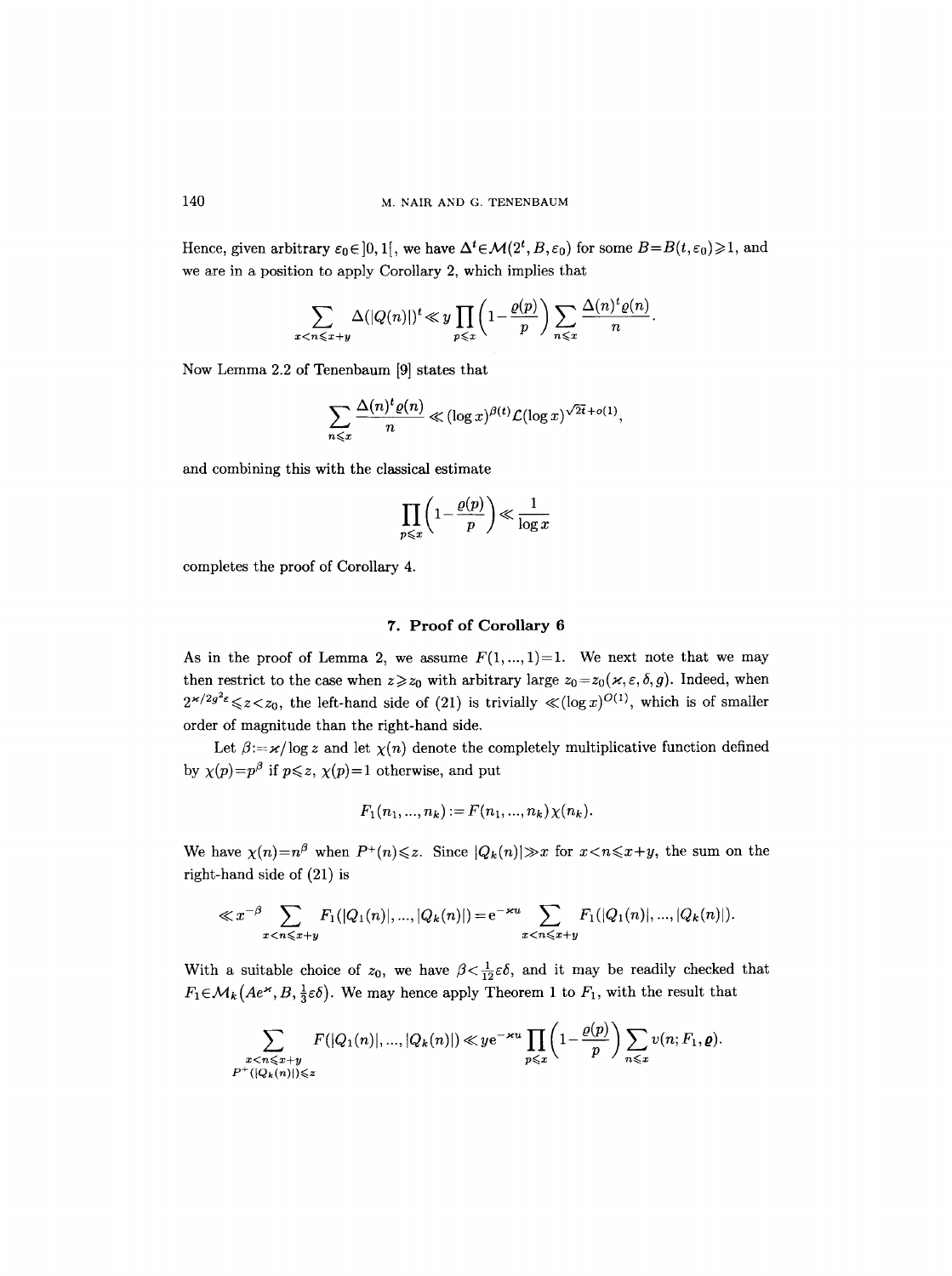Hence it only remains to prove that

$$
\sum_{n \leq x} v(n; F_1, \varrho) \ll \sum_{n \leq x} v(n; F, \varrho).
$$
\n(41)

To this end, we apply Lemma 1 with  $\theta_h(n) = \chi(n)^{\gamma_{kh}}$  ( $1 \leq h \leq r$ ), observing that, with the notation of Lemma 1,  $v(n; F_1, \rho) = v(n; F, \sigma)$  for all n. We have for each h

$$
\sum_{p \leqslant x} \sum_{\nu \geqslant 1} \frac{|\theta_h(p^{\nu-1}) - \theta_h(p^{\nu})|}{p^{\nu}} = \sum_{p \leqslant z} \frac{1 - p^{-\beta}}{p^{1-\beta} - 1} \ll \beta \sum_{p \leqslant z} \frac{\log p}{p} \ll 1.
$$

By Lemma 1, this implies (41) and thus completes the proof of Corollary 6.

*Remark.* In the case  $k=1$ ,  $Q_1(n)=n$ ,  $F=1$ , Corollary 6 yields

$$
\Psi(x+y,z) - \Psi(x,z) \ll_{\varkappa} y e^{-\varkappa u}
$$

for all fixed  $x>0$ ,  $x^{\epsilon} \leq y \leq x$  and  $z \geq 4^{x/\epsilon}$ . An inspection of the proof shows that, if we make explicit the dependence upon  $\varkappa$ , the same technique will furnish a bound of the type  $\ll yu^{-cu}$ , where  $c=c(\varepsilon)$ , provided, say,  $z\geqslant (\log x)^2$ . Such a result, which could similarly be derived in the general situation considered in this paper, is comparable with the best known upper bounds for the number of integers free of small prime factors in short intervals, due to Hildebrand [4]. However, the results in [4] are valid without any lower-bound restriction on the variable  $y$ .

## 8. Proof of Theorem 2

We write  $Q(n)=a_nb_n$  with  $P^+(a_n) \leq Cy < P^-(b_n)$  for some large C. We have

$$
\sum_{x < n \leqslant x+y} \log|Q(n)| \sim yg \log x = ky \log y
$$

and

$$
\sum_{x < n \leqslant x+y} \log a_n = \sum_{\substack{p \leqslant Cy \\ p^{\nu} \leqslant x}} \log p^{\nu} \{ y \varrho_Q(p^{\nu})/p^{\nu} + O(1) \} = (1+o(1)) y \log y
$$

by the prime ideal theorem. Hence, since  $y=x^{g/k}$ ,

$$
\sum_{x < n \leqslant x+y} \log b_n \geqslant \{k-1+o(1)\} \, y \log y. \tag{42}
$$

There is a constant  $A_0$  such that  $b_n \leq A_0 x^g = A_0 y^k$ . Hence, if C is large enough, the condition  $P^-(b_n) > Cy$  implies  $\Omega(b_n) \le k-1$ . Moreover, if  $Q(n)$  has a divisor in  $(\frac{1}{2}y, y]$ ,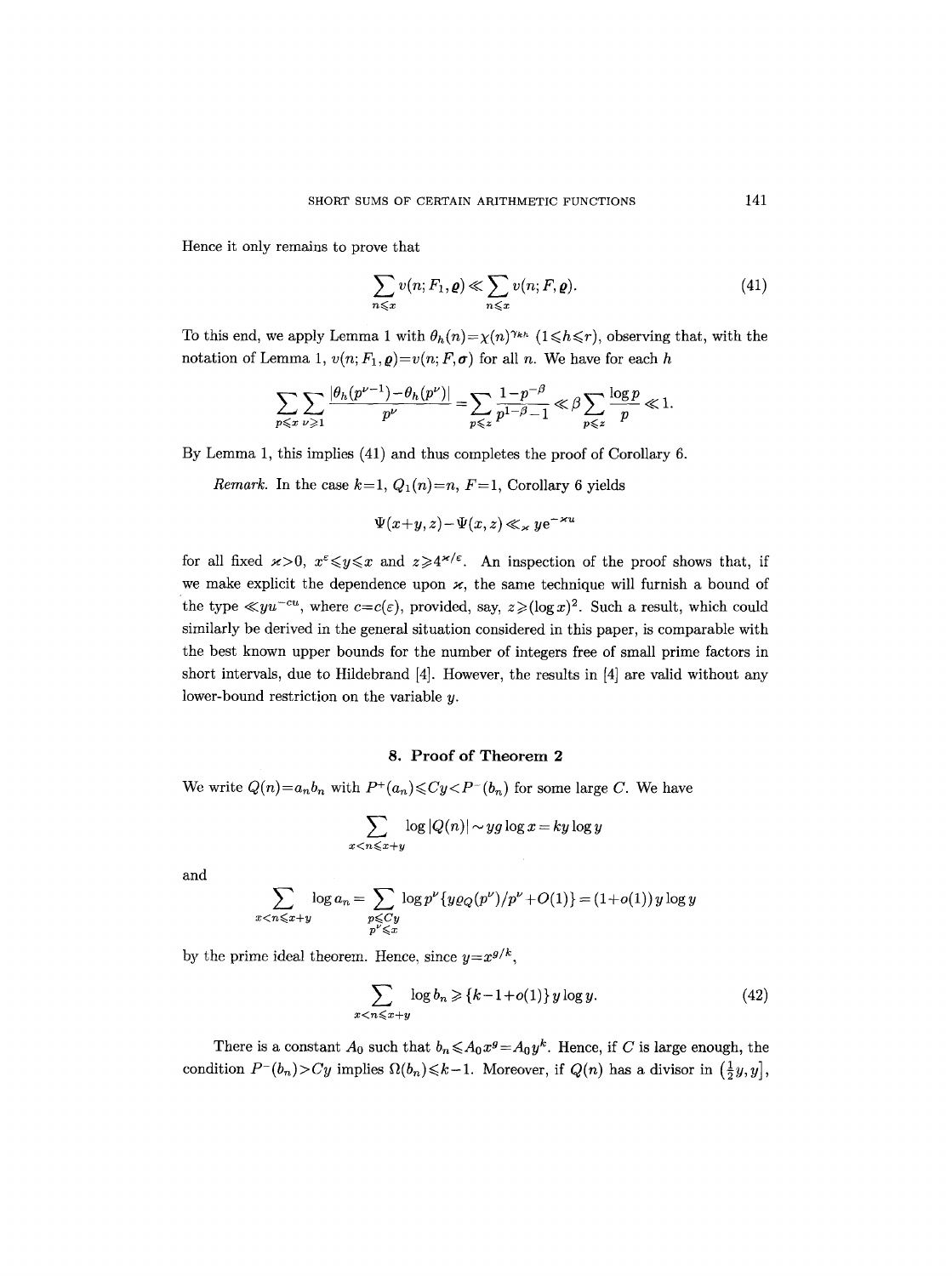then  $b_n \leqslant 2A_0x^g/y=2A_0y^{k-1}<(Cy)^{k-1}$ , so  $\Omega(b_n)\leqslant k-2$ . Thus, letting  $H_Q(x,y)$  denote the number of  $n \in (x, x+y]$  such that  $Q(n) \equiv 0 \pmod{d}$  for some  $d \in (\frac{1}{2}y, y]$ , we obtain

$$
\sum_{x < n \leqslant x+y} \log b_n \leqslant (k-1)(\log P_{x,y})\{y - H_Q(x,y)\} + (k-2)(\log P_{x,y})H_Q(x,y).
$$

Taking  $(42)$  into account, we get for large x

$$
P_{x,y} \geqslant y \exp\left\{\frac{H_Q(x,y) \log y}{ky}\right\}.
$$
\n(43)

This is a short-interval analogue of an inequality of Erd6s and Schinzel [1] and constitutes the basis of our method. It seems that a new idea would be required to relax the shape condition imposed on  $y$  in the theorem.

We need a lower bound for  $H_Q(x, y)$  and proceed as in [9], using Corollary 4. Writing  $\Delta(m, y) = \sum_{d|m, y/2 < d \leq y} 1$ , we have for any positive  $\eta$ 

$$
H_Q(x,y) \ge (\log x)^{-\eta} \sum_{\substack{x < n \le x+y \\ \Delta(|Q(n)|,y) \le (\log x)^{\eta}}} \Delta(|Q(n)|,y). \tag{44}
$$

Let us write the last *n*-sum as  $S_1-S_2$  with

$$
S_1 = \sum_{x < n \leqslant x+y} \Delta(|Q(n)|, y) \geqslant \sum_{y/2 < d \leqslant y} \varrho_Q(d) \left[ \frac{y}{d} \right] \geqslant \frac{1}{2} y \sum_{y/2 < d \leqslant y} \frac{\varrho_Q(d)}{d} \gg y,
$$

using again the prime ideal theorem as in [9, Lemma 2.1]. Then, for any  $\eta > 0$ , we have

$$
S_2=\sum_{\substack{x(\log x)^{\eta}}} \Delta(|Q(n)|,y) \leqslant (\log x)^{-\varepsilon \eta}\sum_{x
$$

We choose  $\eta > \log 4 - 1$  and define  $\varepsilon > 0$  by the relation  $2^{\varepsilon} = (1+\eta)/\log 4$ . Applying Corollary 4 with  $t=1+\varepsilon$ , we obtain  $S_2 \ll y(\log x)^{-\sigma+o(1)}$  with

$$
\sigma = 1 + \eta \varepsilon - \beta(1+\varepsilon) = 2\{2^{\varepsilon} \log(2^{\varepsilon}) - 2^{\varepsilon} + 1\} > 0.
$$

Thus  $S_2=o(y)$  and, by (44),

$$
H_Q(x, y) \gg y/(\log x)^{\eta}.
$$

By (43), this implies  $P_{x,y} > y \exp\{(\log x)^{1-\eta_1}\}\)$  for any  $\eta_1 > \eta$  and large x. The required result follows since  $\eta$ , and hence  $\eta_1$ , may be taken arbitrarily close from  $\log 4 - 1$ .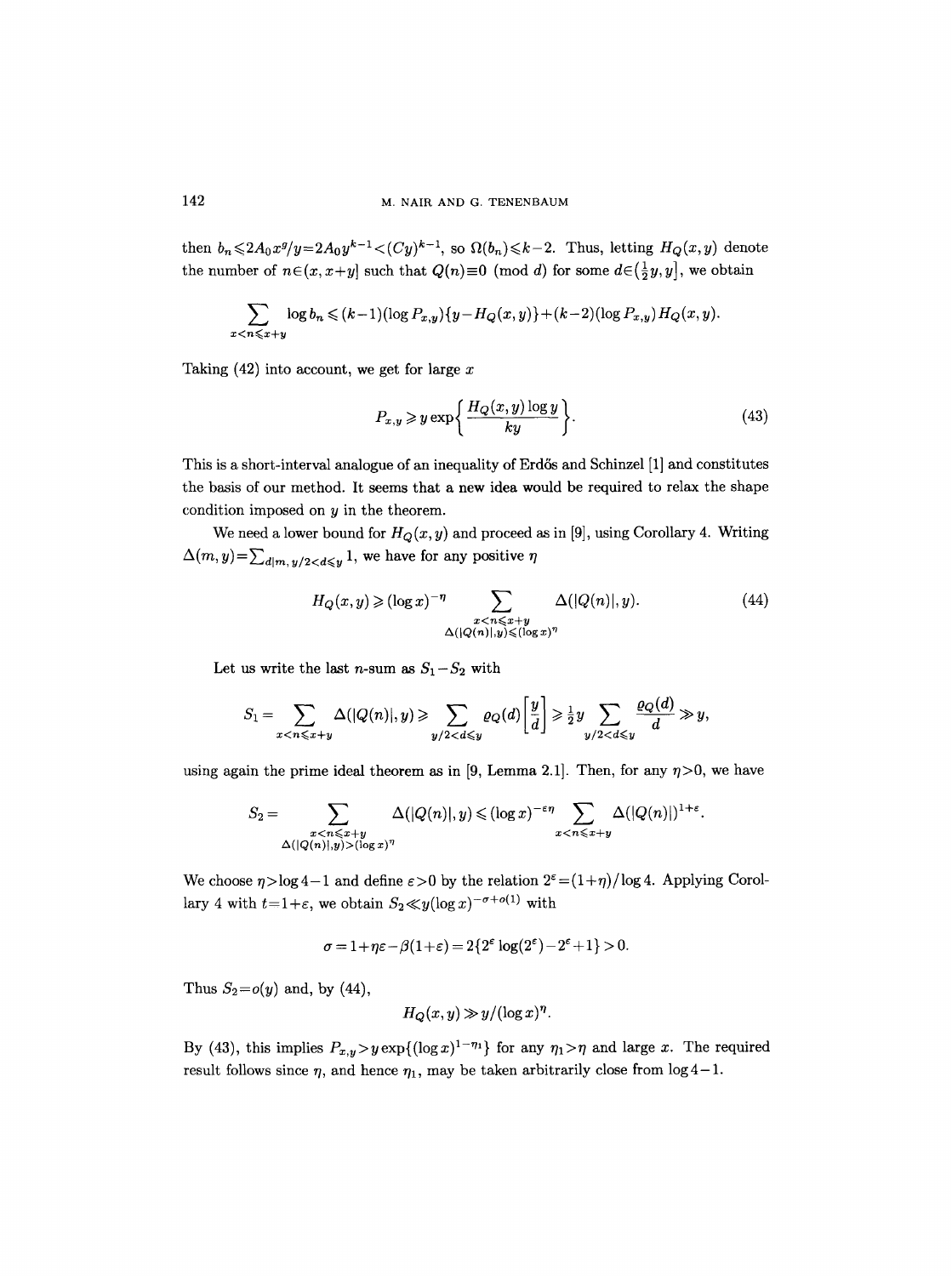#### 9. Proof of Theorem 3

We may plainly assume that  $c_0 \geq 1$  and  $F(1, ..., 1)=1$ . We first observe that it is sufficient to bound the sub-sum of  $(22)$  where the variable p is further restricted by the condition  $p \nmid Q(0)$ , Indeed, the complementary contribution may be trivially bounded above by

$$
\omega(|Q(0)|)B\sup_{x
$$

Since  $|Q(0)| \leq |Q| \leq x^{1/\delta}$  and  $|Q(p)| \leq |Q| \leq (2x)^g$ , the above bound is, for  $x \geq x_0(\delta)$ ,

$$
\leqslant B(\log x) (2^gx^{g+1/\delta})^{\varepsilon\delta/3} \ll_B (\log x) x^{\varepsilon(g+1)/3} \ll \sqrt{y}.
$$

This is (with a lot to spare) of smaller order of magnitude than the right.hand side of (22).

Let  $\chi(n)=1$  if  $P^-(n) > x$ , and  $\chi(n)=0$  otherwise. We set

$$
F_0(n_1, ..., n_{k+1}) = F(n_1, ..., n_k) \chi(n_{k+1}).
$$

It is readily checked that our hypothesis on F implies that  $F_0 \in \mathcal{M}_{k+1}(A, B, \frac{1}{3} \varepsilon \delta)$ .

Since  $Q(0)\neq 0$ , none of the  $Q_i(X)$  is equal to X, so

$$
\widehat{Q}(X) := X \prod_{j=1}^k Q_j(X)
$$

has degree  $g+1$  and has  $r+1$  irreducible factors  $R_j(X)$   $(1 \leq j \leq r+1)$ , with  $R_{r+1}(X)=X$ . Of course  $\|\widehat{Q}\|=\|Q\|$ . We set  $\widehat{\varrho}:=\varrho_{\widehat{Q}}, \widehat{\boldsymbol{\varrho}}:=(\varrho_1, ..., \varrho_{r+1})$  and note that  $\varrho_{r+1}=1$ .

Now we make the observation that if the variable of summation  $n$  in Theorem 1 is restricted to values coprime to a fixed integer, say  $q$ , then the implicit constant in the  $\ll$ sign only depends on  $\overline{D}_q := \overline{D}/(\overline{D}, q)$ . This may be easily checked by taking into account the extra condition  $(n, q)=1$  in the sieve arguments employed for the upper bounds of  $S_1, S_3, S_4$  in §4, so we omit the details.

Let  $\widehat{D}^*$  denote the discriminant of  $(\widehat{Q})^*$ . Then  $\widehat{D}^* = a^2_{\sigma^*} Q^*(0)^2 D^*$ , and hence  $\widehat{\bar{D}}_q | \bar{D}$ when  $q=Q(0)$ . It follows that Theorem 1 (suitably modified as indicated above) yields the bound

$$
\sum_{\substack{x < p \leqslant x+y \\ p \nmid Q(0)}} F(|Q_1(p)|, \ldots, |Q_k(p)|) \leqslant \sum_{\substack{x < n \leqslant x+y \\ n \nmid Q(0)}} F_0(|Q_1(n)|, \ldots, |Q_k(n)|)
$$
\n
$$
\ll y \prod_{p \leqslant x} \left(1 - \frac{\hat{\varrho}(p)}{p}\right) \sum_{n \leqslant x} v(n; F_0, \widehat{Q}, \widehat{\varrho}).
$$